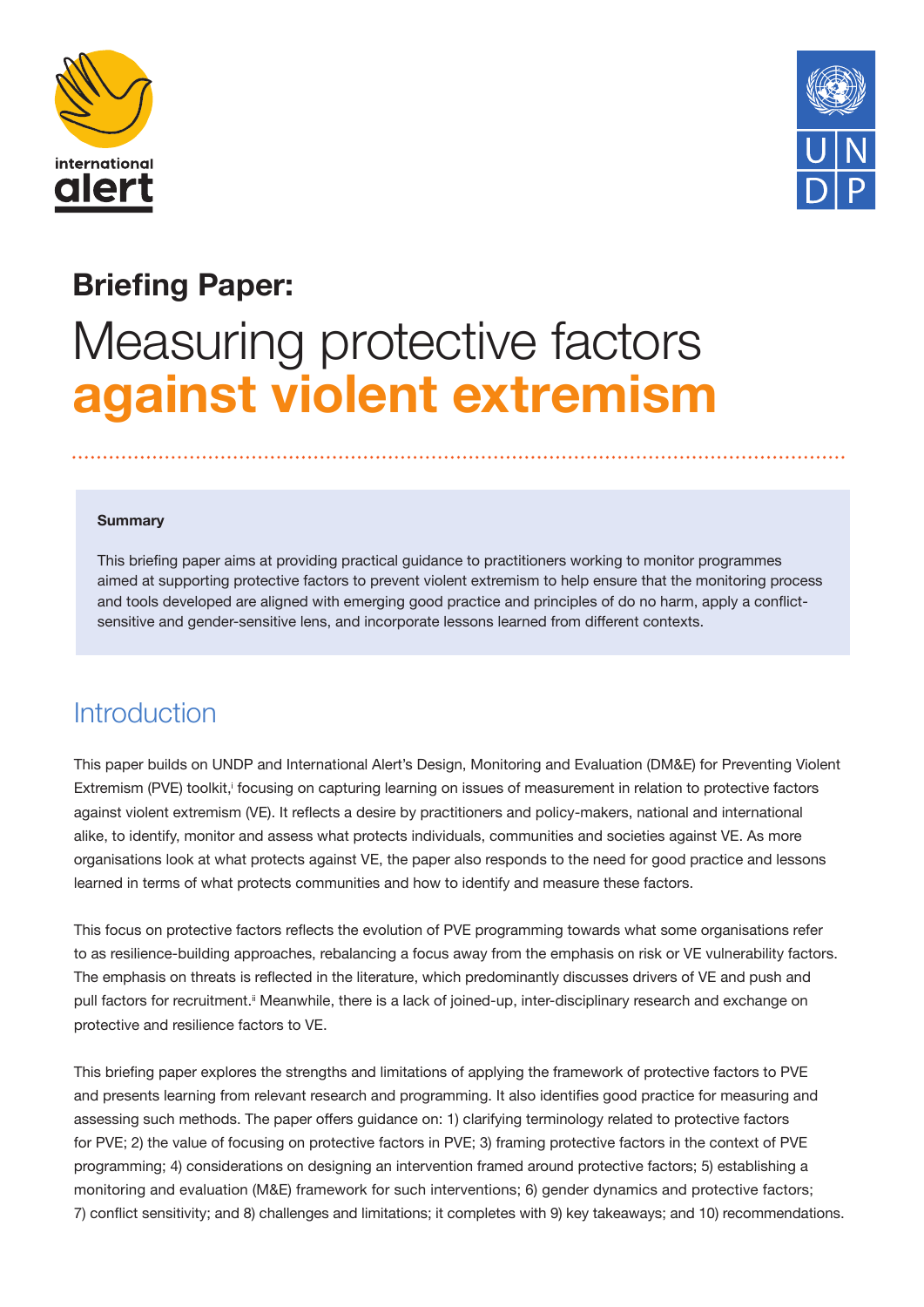# **1.** What are protective factors? Clarifying terminology

This paper uses the term 'protective factors' to describe resources, processes, capacities and structures that enable individuals, groups, communities and institutions (local, national, formal and informal governance structures) to protect themselves from and prevent violence, including VE. Rather than a series of traits, these protective factors are highly contextualised and dynamic,<sup>iii</sup> and should be seen as an "interactive and reciprocal process".<sup>iv</sup>

There are clear complementarities between research and programming on protective factors and on resilience to PVE. Indeed, discussion of protective factors consistently features in the resilience literature. While the number of programmes has increased and evidence is emerging on the impact of resilience-based approaches to PVE, programmes draw from an array of definitions of resilience from different fields (psychological, social, humanitarian, development, etc.), and thus apply different concepts. This can create confusion around which are the most effective and appropriate models for PVE and can result in a lack of shared conceptual clarity, which compounds an all-too-present challenge of clarity of definitions in PVE.

In addition, using the language of resilience in a PVE context has garnered some criticism. $\vee$  This includes the fact that resilience for development actors has been defined as resilience to shocks and used in emergency settings, and has a different set of definitions, criteria and guidance. As such, the framework of resilience applied to crises and disaster settings, including UNDP's own guidance, does not readily fit a PVE model.<sup>vi</sup>

However, within the PVE context, programmes within UNDP do address resilience-building at a **community level**. For example, UNDP's Africa Programme identifies five community-level resilience-building outputs for PVE related to: 1) community-based reintegration; 2) targeted livelihoods support; 3) increasing community awareness of VE; 4) sensitisation of religious leaders/institutions to serve 'as a bulwark' against VE; and 5) resilience of women.

For this paper, the term 'protective factors', therefore, is seen as distinct from the broader discourse on resilience, focusing concretely on what protects individuals, communities and institutions. Given the focus on protective factors within the resilience literature, substantive elements of resilience research and programming for PVE remain extremely relevant and provide valuable learning. The paper draws on this body of literature to inform the guidance provided.

#### **Box 1: Preventing and responding to VE in Africa: a development approach**

UNDP's Africa Programme's regional PVE project includes resilience-building and strengthening protective factors at the community level. UNDP's whole-of-society, development approach to PVE is comprehensive and community development focused, working on themes including conflict prevention, inclusive growth, stabilisation, supporting PVE strategies and National Action Plans, and trust-building between law enforcement/security actors and communities. This approach widens the resilience lens beyond individuallevel behavioural change of at-risk audiences to identifying protective factors at the community level. This includes sub-outcomes and indicators related to community protective factors, for example:

#### **Result: Communities are empowered to prevent and respond to VE from a development-oriented perspective**

Indicators:

- Total number of non-governmental actors (community-based actors, CSOs, religious institutions) engaging in PVE programming
- Total number of people included in responding to VE-related issues [disaggregated by gender, direct and indirect inclusion]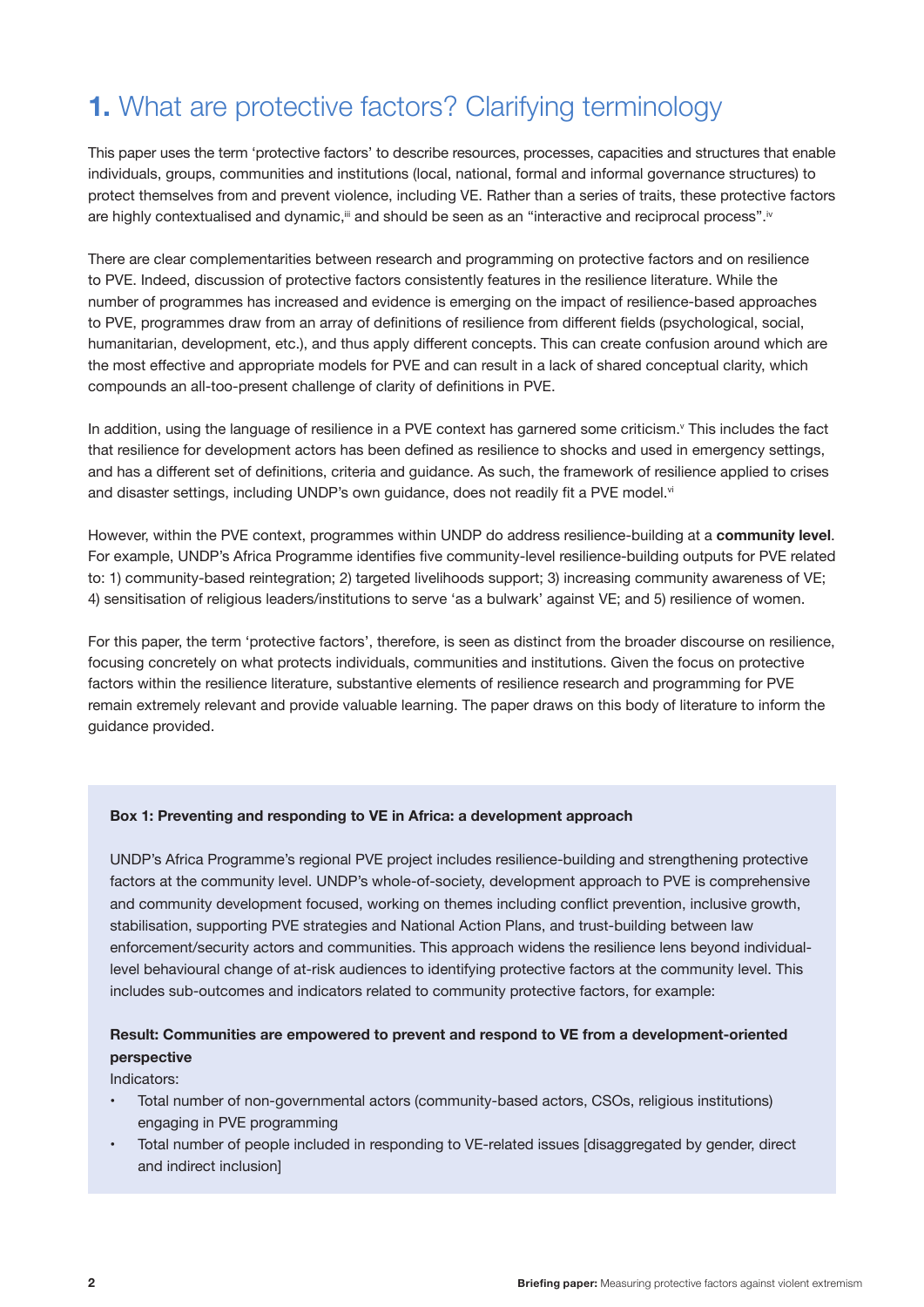# **2.** Why focus on protective factors?

In recent years, practitioners and academics in the sphere of PVE increasingly have been focusing on strengthening protective factors, rather than primarily identifying and reducing risks to VE. While protective factors and issues of resilience to VE are relatively under-researched, there is growing evidence of the importance of strengthening individual and community resilience, and of supporting social connections and relationships in particular.<sup>vii</sup>

The risk of stigmatisation of participants in PVE and CVE programming is widely acknowledged. Through focusing on individuals' and communities' existing strengths and resources for preventing violence, applying a protective factors lens can serve to reduce this risk, and ultimately result in programming that is more positive, empowering<sup>viii</sup> and rooted in reality, building from individuals' and communities' own strengths, positive social networks, and established and recognised local mechanisms. Indeed, applying a protective factors lens allows actors to avoid the pitfalls of focusing on deficits, problems and gaps (as is usually the starting point) and acknowledges that, despite facing acute and often extreme pressures, the majority of individuals and communities do not engage in violence or VE.

In complex and dynamic VE contexts, establishing new structures or systems to address identified problems can be more challenging and resource intensive than strengthening prevention mechanisms already present. Working with existing mechanisms may also support the legitimacy of an intervention, which is especially important in PVE. It is essential to note, however, that the legitimacy of existing structures may be contested and that such mechanisms might be reflective of existing power imbalances, which could do harm or negatively impact the action's prevention goal.

Taking a protective factors approach also has an added advantage from a measurement standpoint. It remains challenging for many actors to measure prevention, given that this involves measuring a counterfactual (that conflict or VE did not occur), whereas measuring outcomes related to strengthening protective factors is usually much more straightforward. The challenge remains, however, in assessing the link between identified protective factors and VE in a specific context, as well as the intervention's contribution to the improved resilience outcomes.

### **3.** Framing protective factors in a PVE context

Protective factors are deeply contextualised, and existing factors, assets, processes and mechanisms (formal and informal) that protect communities should be mapped out at a local level.<sup>ix</sup>

### What are we protecting against?

Vulnerability to engaging in violence, including recruitment into VE groups, involves a complex interplay of psychological, social, political, economic and ideological factors, drivers and incentives, as well as cultural and identity issues.<sup>x</sup> These complexities require us to consider the totality of the individual, their social relationships and the organisations they belong to, as well as their relationships with state institutions or authorities.<sup>xi</sup>

Increasingly, in the literature, negative perceptions of and lack of trust in authorities (local, national, formal and informal), security providers and other state institutions are cited as key vulnerability factors in engagement in VE. UNDP's 'Journey to Extremism in Africa' report is one of a number of examples that highlight abuse by security agents and corruption within authorities as key factors or triggers for recruitment, interacting with other drivers.<sup>xii</sup>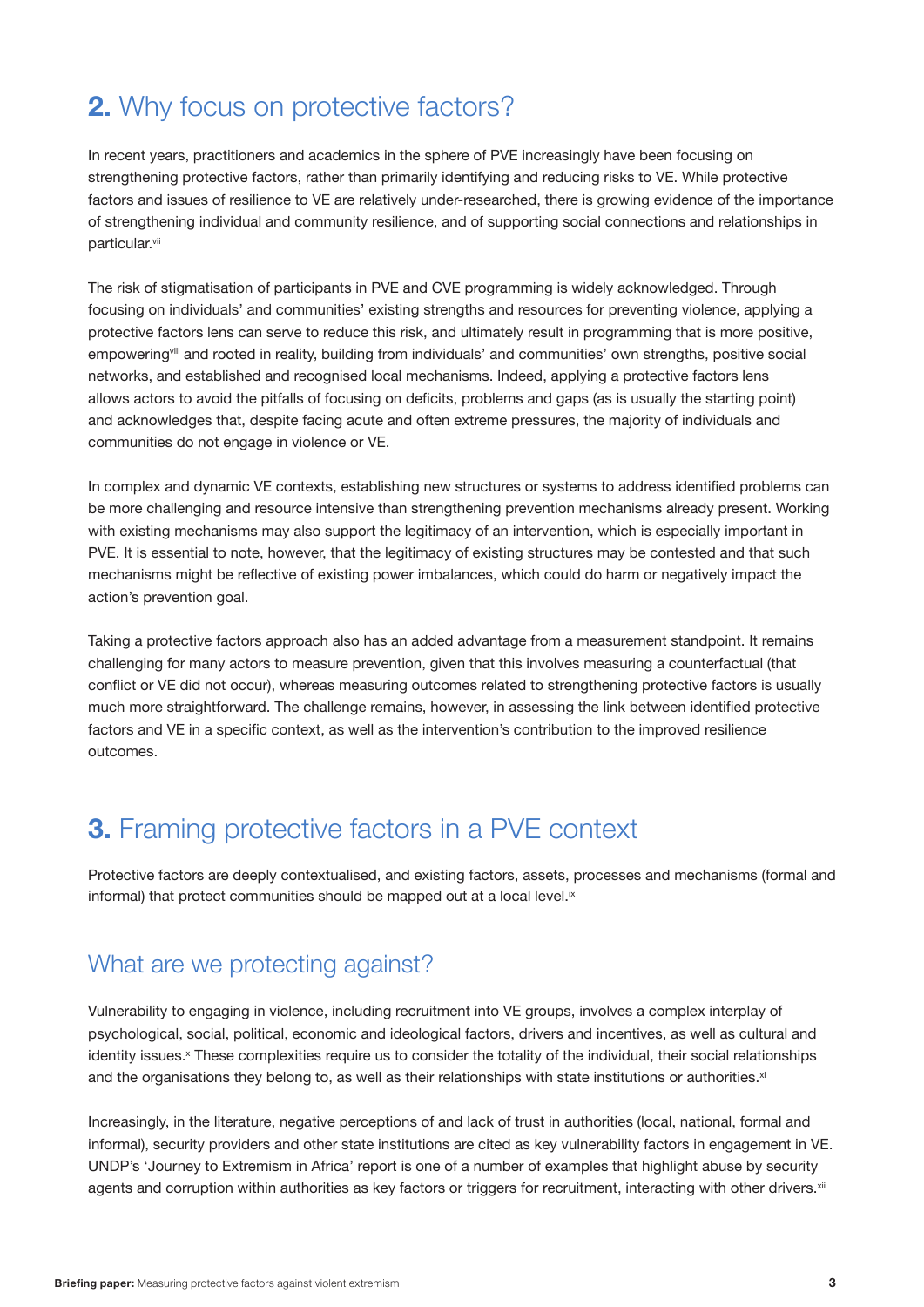Crucial for PVE, as opposed to broader prevention or resilience programmes, is the identification of the specific vulnerability factors, hazards and pressures that interact with VE dynamics in a specific context through a thorough context analysis.<sup>xiii</sup> Understanding relationships between what increases risk of recruitment (voluntary and forced) and what protects against it is crucial; however, these correlations are not always clear. It is important to note that protective factors are not simply the opposite of vulnerability factors, xiv and the relationship between these two is contingent on the perceptions and experiences of the individuals and communities concerned, taking into account age, gender and other factors, as well as the specific context. An example in youth-focused programming: attitudes and behaviours related to grievance or anger are often cited as indicators for vulnerability; however, "'anger' ... is an element of almost all adolescent transitions [and directly] countering this factor (i.e. problematising, medicalising or criminalising it) will often prove counter-productive".<sup>xv</sup> Research and experiences from the field have also shown that, while anger and injustice are often cited as risk factors, they can provide the impetus to engage in prevention activities and, if channelled effectively, can be transformed into constructive, positive and peaceful action. Therefore, such factors should be understood in terms of individuals involved and based on the context.

Attitudes towards violence and the use of violence are often used as proxy indicators for young people's resistance (or vulnerability) to VE. However, in contexts of widespread trauma related to experience of violence and conflict, prevalence and normalisation of violence, or under extreme conditions where violence is seen as the only resort, such indicators might be misleading or even do harm.

**Box 2: Contextualising indicators for protective factors related to attitudes towards violence – lessons from research comparing youth education programmes in Lebanon**

Research conducted in the northern city of Tripoli in Lebanon in 2018 revealed that participants in resiliencebuilding programmes expressed a higher likelihood of using violence when angry compared to the control group of youth from vocational training and computer literacy programmes. The former were similarly more likely to agree that 'it is ok to hit someone who hits you first' and that 'the only way to defend one's family and community is through the use of force'.

Given the widespread use of violence in the young people's environment, the research concludes that some of these beliefs could be the result of young people becoming empowered through resilience programmes, rather than due to the 'acceptance of violence' per se. For youth who see the inability to face violence as a sign of weakness, readiness to fight back can be interpreted as willingness to respond to perceived injustice. This was also evidenced by the much lower percentage of youth from resilience programmes who chose to 'do nothing' in a situation where someone makes them angry. One of the resilience programmes under study specifically sought to encourage young people to fight for their rights, refuse injustice, protect themselves against any impending harm, take care of themselves and value their lives.

*Source:* I. Slavova and M. Al Masri, More resilient, still vulnerable: Taking stock of prevention of violent extremism programming with youth in Tripoli, Lebanon, London: International Alert, 2018

### What protects?

For community-based interventions, there is broad agreement across the literature on the importance of strengthening social support networks; collaboration with community organisations; enhancing community resources; increasing community safety; building collective identity based on hope, agency, altruism, cohesion,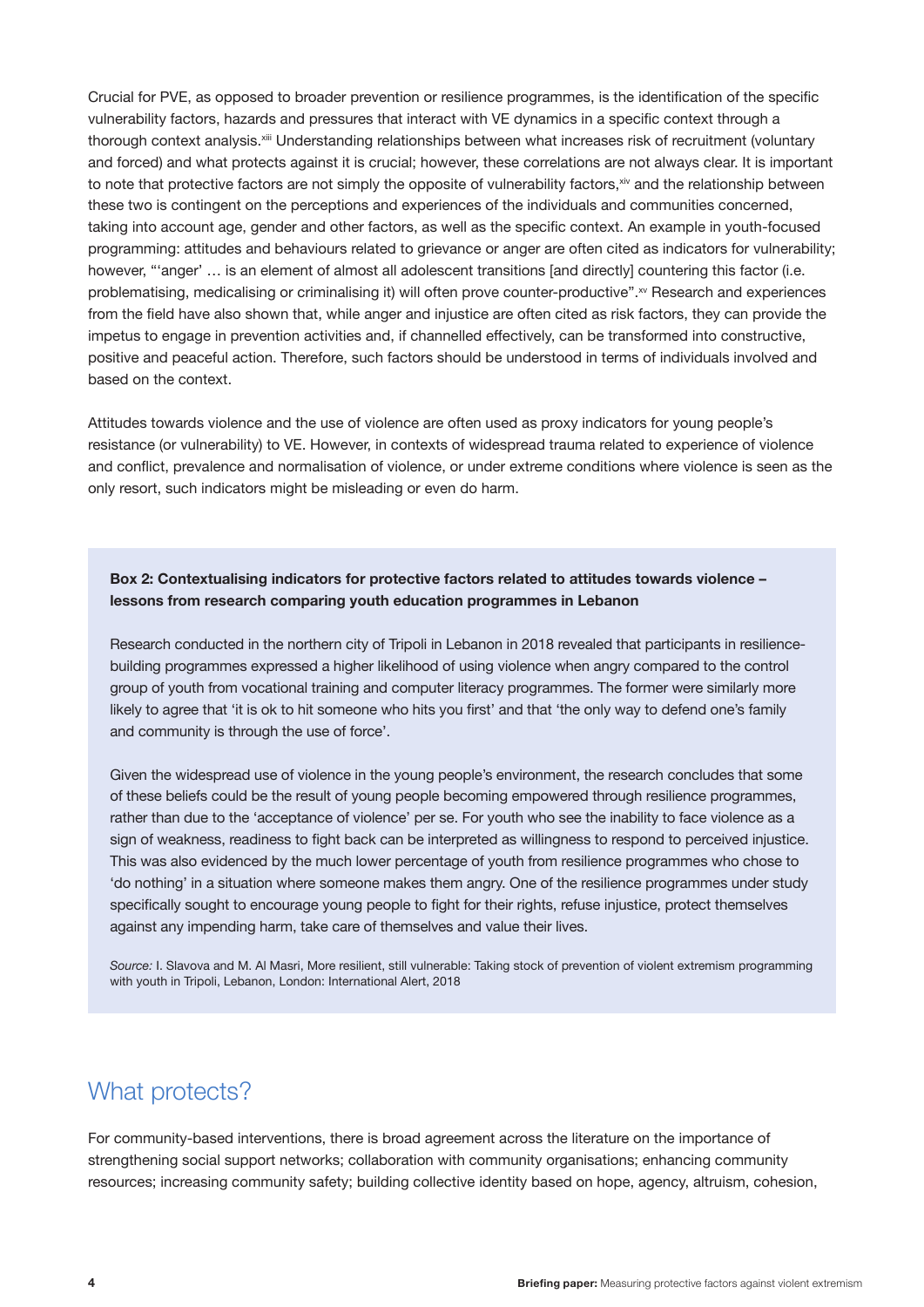trust and security; training and education in how to handle uncertainty and risks.<sup>xvi</sup> Understanding the contextual specifics of these dynamics, as well as demonstrating cultural sensitivity and an ability to understand the problem, and potential solutions, from the perspectives of communities concerned through dialogue is essential.xvii

Understanding protective factors requires looking beyond traits or attributes of individuals and groups and seeing what protects in terms of dynamic processes that interact with each other.<sup>xviii</sup> Individual or community resistance to violence is not simply a sliding scale that goes up or down depending on exposure to risk or enhancing protective factors, but places these interactions within a broader eco-system (taking a social–ecological perspective). Therefore, indicators for protective factors and resistance to VE are both outcome and process based.

The majority of resilience-based interventions tend to focus on the individual, with much less attention on the role of contextual structures and institutions.<sup>xix</sup> Given the growing evidence of the centrality of perceptions of and grievance towards state actors and the counter-productive nature of hard-security-focused CT responses, this focus seems at odds with experiences on the ground. There is a need, therefore, to take a systems and wholeof-society approach to framing resilience or resistance to VE, which includes looking at protective factors at institutional, as well as individual and community levels.

Protective factors for individuals, community and institutions interact and are relational; an individual's internal resources relate to the external context, experiences, situational influences and support systems and their own perceptions and framing of situation and experiences.<sup>xx</sup> Figure 1 shows the interaction between protective factors at individual, community and wider societal levels, including institutions.

#### **Figure 1:** Individual, community and institutional protective factors<sup>xxi</sup>

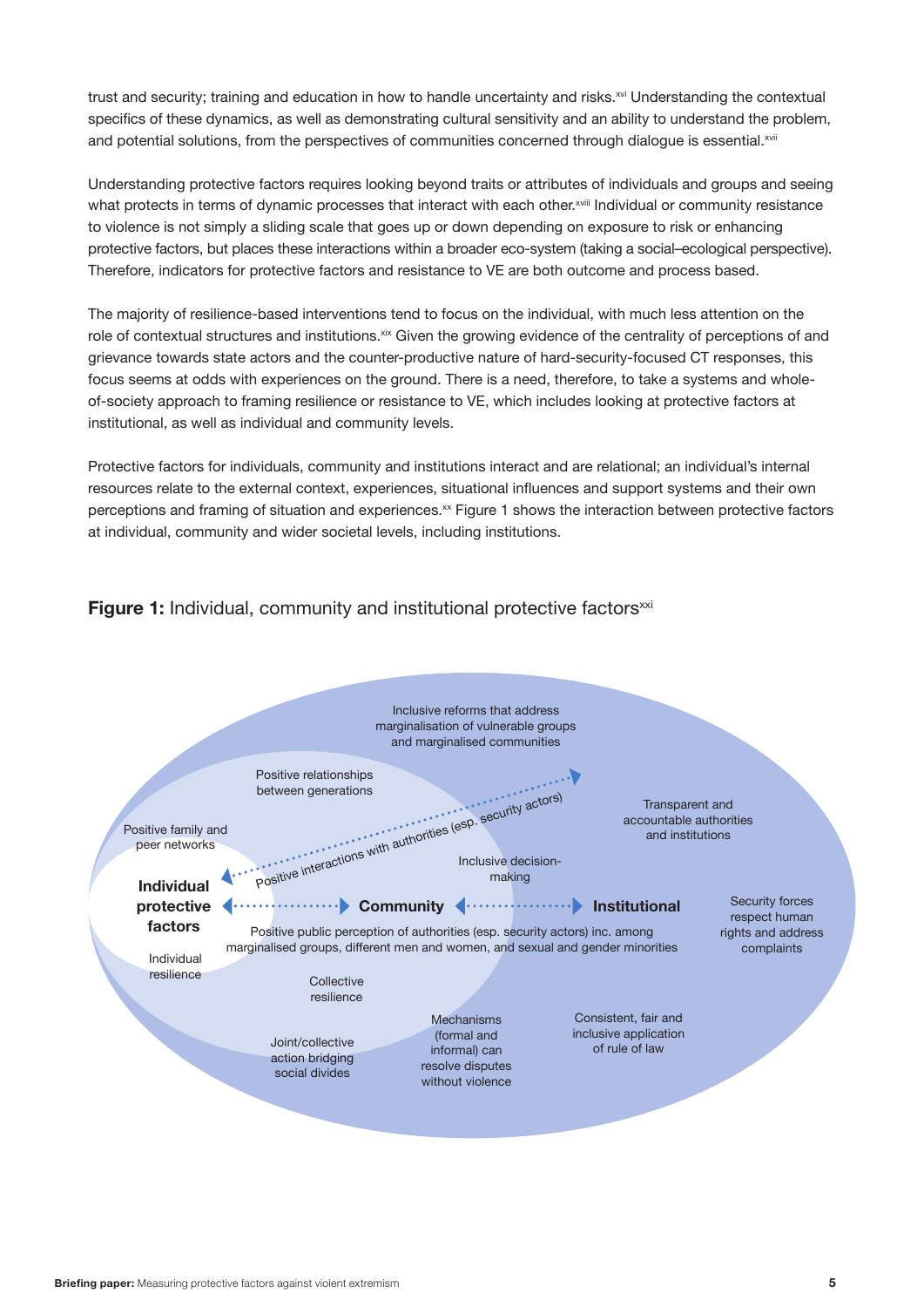#### **Box 3: Examples of indicators that help measure vulnerability to VE in community-based programmes**

While vulnerability factors to VE are **highly context specific**, programmes have used the following indicators:

- Level of violence experienced by the community
- Perception that one's community/group has been treated unfairly relative to others
- Perception that the government is responsive to one's needs
- Perception of level of corruption among local authorities and state institutions
- Self-reported use of violence for a political cause
- Self-reported involvement in a violent dispute
- Self-reported experience of abuse of power by security agents or other officials
- Belief that using violence in the name of religious or political ideology is not justified
- Level of support for armed groups
- Belief that violence is an effective way to achieve goals
- Belief that violence is sometimes necessary

*Source:* Adapted from E. Hume and E. Myers, Peacebuilding approaches to preventing and countering violent extremism: Assessing the evidence for key theories of change, Washington, DC: Alliance for Peacebuilding, 2018, p.6; additional indicators added by author

### Protective connections and networks

In terms of protective factors for PVE, tailoring to the context and developing culturally sensitive collaboration, capacity-building, social ties and social networks are critical.<sup>xxii</sup> "Social connection is at the heart of resilient communities and any strategy to increase community resilience must both harness and enhance existing social connections, and endeavour to not damage or diminish them."xxiii Community and peer-group rejection of armed groups has been shown to have an influence on community support for, or rejection of, armed groups and on youth engagement in violence in various contexts.<sup>xxiv</sup> Therefore, the presence of positive and supportive social networks (horizontal networks *bonding* among groups and *bridging* between different groups) is often important to capturing in monitoring frameworks. Context, norms and prevailing values of these networks are important issues to consider as social isolation is not necessarily an indicator of vulnerability; those recruited into armed groups may be well connected, and in some contexts peer recruitment is common.<sup>xxv</sup>

#### **Bonding, bridging and linking social capital**

- **• Bonding:** Building *horizontal* networks, relationships and trust (social capital) *among/within* groups (such as youth from the same area or socio-economic backgrounds or CSO networks representing similar constituencies or with similar missions, etc.)
- **• Bridging:** Building *horizontal* networks, relationships and trust (social capital) *across different* groups (such as youth from different areas or socio-economic groups or from across conflict divides)
- **• Linking:** Building *vertical* networks, relationships and trust (social capital) *between* duty bearers (such as local or national authorities) and citizens (such as young people – this also includes marginalised, unrepresented, displaced or undocumented groups)

*Source:* Adapted from B.H. Ellis and S. Abdi, Building community resilience to violent extremism through genuine partnerships, American Psychologist, 72(3), 2017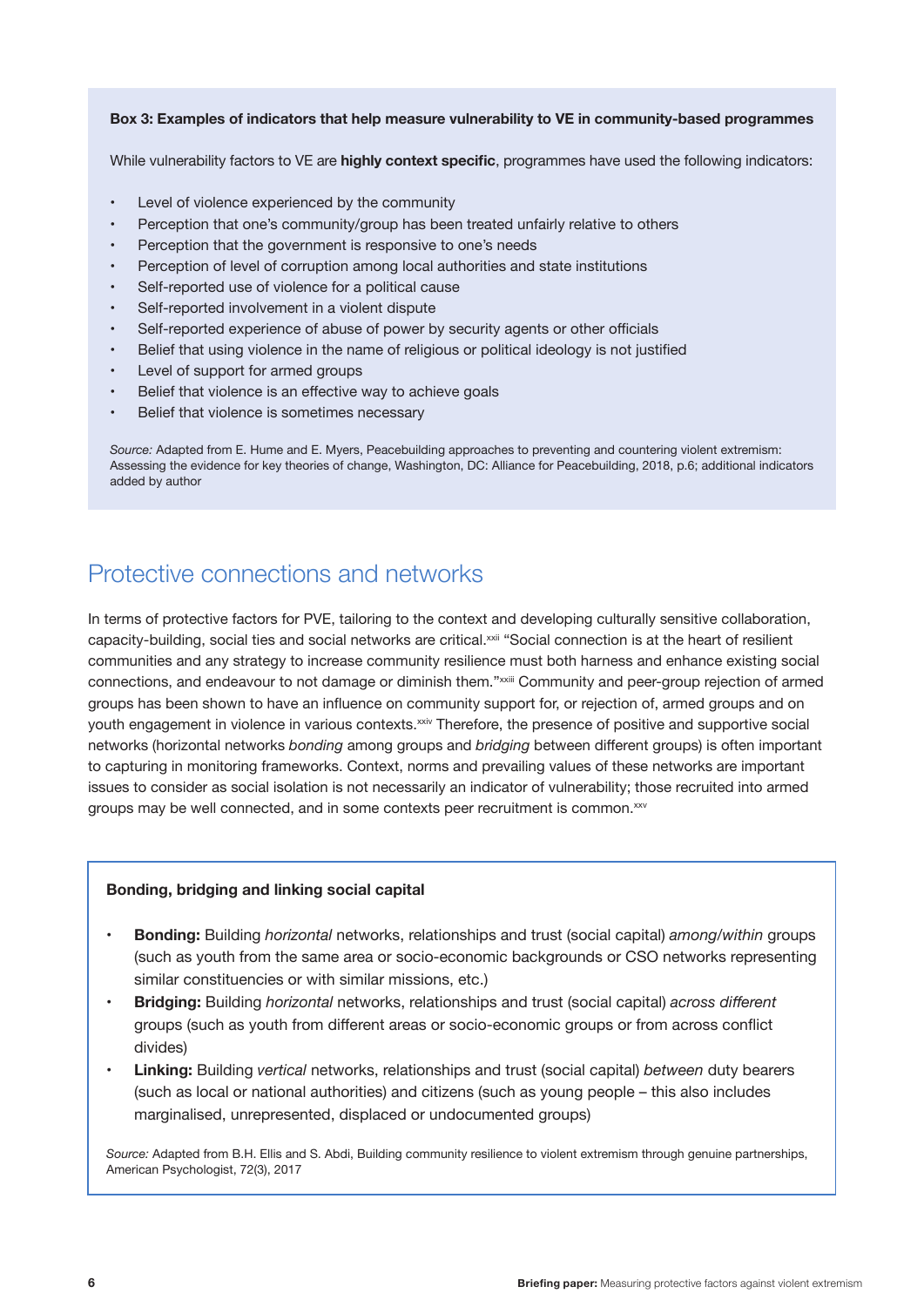#### **Box 4: Collective protective factors against VE in Kenya**

A USIP study into community resilience to VE in Kenya contextualised a framework of protective factors around **community capacities**, including social capital, leadership, information, economic resources and place attachment. Resilience to violence is the **ability of a community to harness existing capacities** to adopt mutually agreed-on strategies and self-organise collective action against a specific threat posed by violent actors in a community (in this case, violent extremists). Community competence is part belief and part action; it is a belief in the efficacy of the group to change and influence issues critical to that group and the activities a community engages in to prevent or mitigate the threat of violence.

The study showed that communities with genuine associations (through clubs, investment groups, dialogue, intermarriage, familial interactions) with religious members from different groups experience less VE activity. The study also suggests that communities with existing security capacities (such as security, collective efficacy and social cohesion) have less risk of VE activity. However, these arrangements did not have an impact on levels of VE activity in communities similarly at risk. The study proposes an interrelationship between interlocking, community-focused security groups and the ability of a community to correctly identify and adapt to extremist threats by buffering the community from heavy-handed police action, triangulating security information for effective response, and creating a space for open discussions of the nature and level of VE activity.

*Adapted from:* L. Van Metre, Community resilience to violent extremism in Kenya, Washington, DC: USIP, 2016, [https://www.](https://www.usip.org/sites/default/files/PW122-Community-Resilience-to-Violent-Extremism-in-Kenya.pdf) [usip.org/sites/default/files/PW122-Community-Resilience-to-Violent-Extremism-in-Kenya.pdf](https://www.usip.org/sites/default/files/PW122-Community-Resilience-to-Violent-Extremism-in-Kenya.pdf) (with permission)

In addition to relationships among and between communities, the quality of connections with authorities has proven a consistently influential dynamic in PVE. Across a range of contexts, perceptions of community exclusion, injustice, lack of trust in authorities, dissatisfaction with service provision, corruption and abuses have been cited as main motivators for joining armed groups.xxvi Such protective factors, which strengthen or deepen both horizontal (among and between groups) *and* vertical (citizen–state) relationships, are important to include in an M&E framework. Government partnering with community members in community-based participatory prevention programmes and joint initiatives is one example of a protective factor.xxvii When considering indicators for monitoring these vertical relationships or institutional protective factors, the wider context should also be taken into consideration. For example, at a project level, there may be evidence generated for improvement in relation to indicators such as: frequency of meetings between community members and authorities; examples of joint decision-making on local prevention priorities; and level of satisfaction with responsiveness of government representatives to community priorities or concerns; however, other factors may influence communities' overall trust in government. Issues of perceptions of exclusion, mistreatment, surveillance, etc., excessive counterterrorism (CT) and hard-security measures are likely to influence participants' experiences. UNDP's 'Journey to Extremism in Africa' report identified that experience of abuse by state security forces was a decisive trigger for recruitment.xxviii Box 5 offers some examples of indicators of these horizontal and vertical protective factors, as well as a context indicator for monitoring.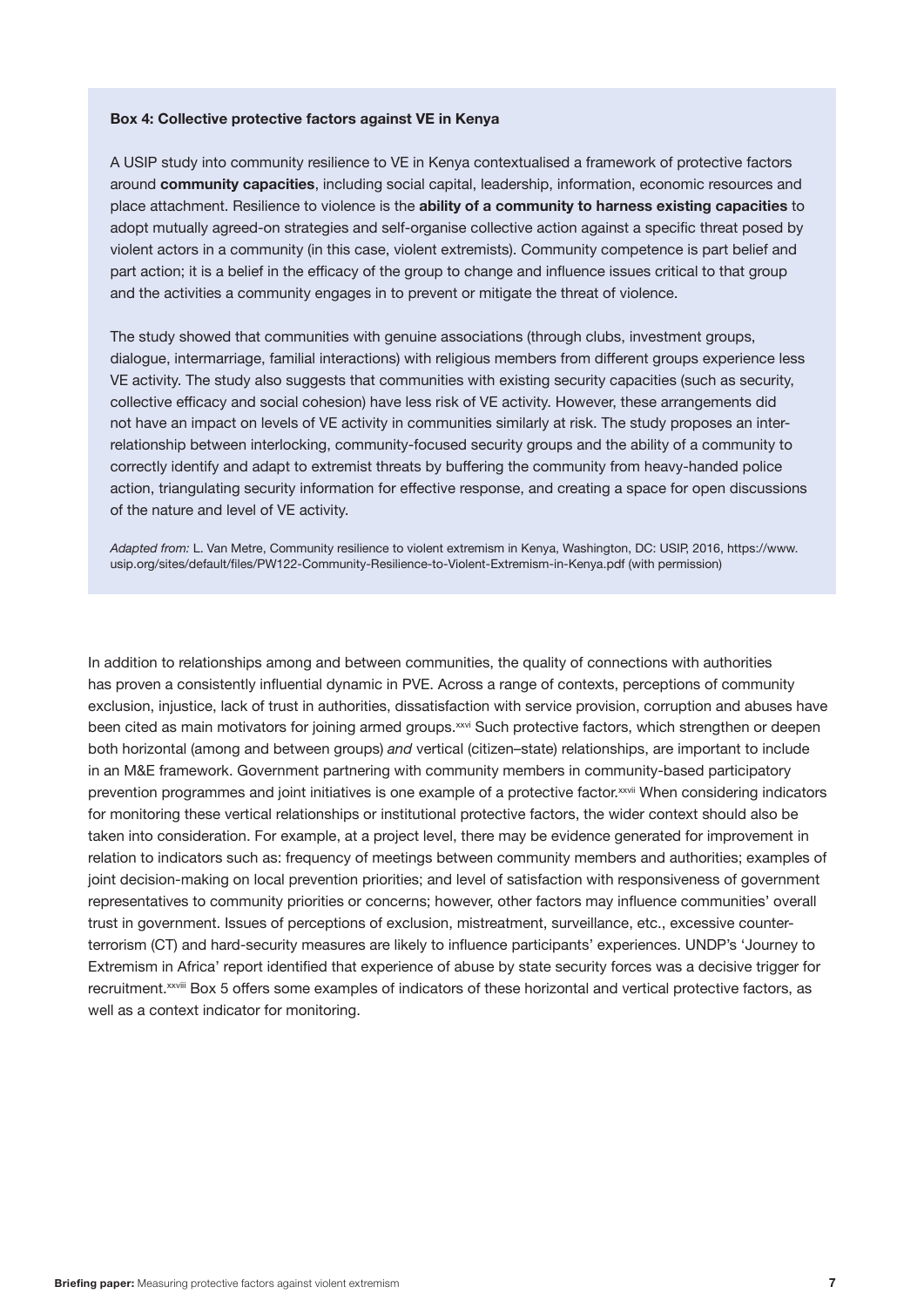#### **Box 5: Examples of indicators for positive and supportive community social networks and linkages with authorities and relevant context indicators**

#### *Horizontal community networks*

- Community rejection of violence and/or armed groups
- Friendships and social links with members of other/outside group (e.g. across social, political, economic or conflict divides)
- Presence of community-based support networks
- Community-based non-violent dispute-resolution mechanisms

#### *Vertical linkages with authorities*

- Level of satisfaction with authorities' response to needs and/or complaints
- Willingness to report crime to police and other authorities
- Use of and satisfaction with formal justice institutions
- Frequency of public engagement meetings between authorities and community members

#### *Context indicators*

- Changes in national CT, CVE/PVE policy, e.g. new CT strategies or National Action Plan on PVE
- Clashes with security actors or reports of police violence
- Rates of detention without trial, including for terrorism offences
- Number of returned foreign fighters or people associated with armed groups

# **4.** What to think about when designing interventions to strengthen protective factors

Critical to designing an effective PVE intervention aimed at strengthening protective factors is an analysis of vulnerability and protective factors and a robust theory of change (ToC). This section gives guidance on what to pay particular attention to when designing a programme.

### Analysis of vulnerability factors and identification of resources and protective factors

The analysis should include a contextually relevant assessment of *both* vulnerability factors and protective factors, and examine how these dynamics interact with gender, age, socio-economic status and other identity markers, considering how these factors are perceived and experienced by different men, women, girls and boys.

Overall, lines of enquiry can be grouped into three main areas, which can be expanded or refined further for deeper analysis: xxix

- 1. What factors contribute to individual and community participation in violence? (*vulnerability*)
- 2. What factors enable individuals and communities to avoid participating in violence? (*protection/resistance*)
- 3. What factors contribute to individual and community support to and participation in active conflict prevention, conflict management or peace processes? (*protection/resistance*)

Table 1 further breaks down questions by the different clusters of institutional, community and individual protective factors, and includes questions relating to gender sensitivity. In terms of process, an important step in analysis would be to interrogate how the different factors interconnect or how they are seen from different angles. For example, the degree to which institutions are actively engaged in prevention efforts may be perceived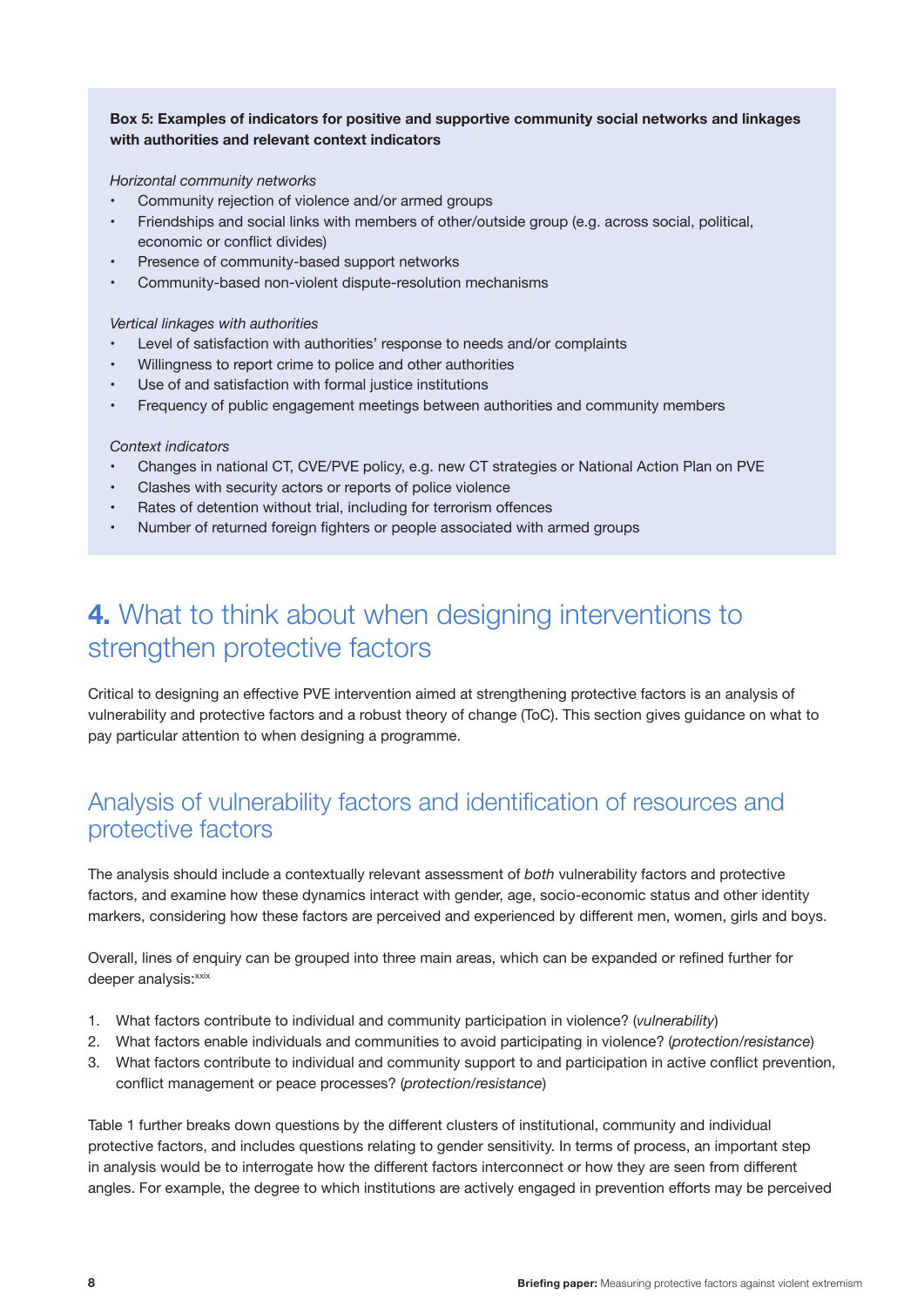differently by different communities and individuals based on current and historical relationships with institutions, and whether these approaches are consistently applied across different localities. Furthermore, these factors are not static and change over time, mediated by a number of external and contextual or other environmental factors (presence of armed groups, political protest, economic crisis, natural disaster, etc.). The list of questions in Table 1 is not exhaustive and should be refined and tailored for specific contexts and programming focus.

#### **Table 1:** Key questions to quide analysis of vulnerability and protective factors<sup>xxx</sup>

#### **Protecting factor**

#### **Institutional**

- To what extent are formal decision-making processes inclusive and do they support the involvement of a diverse range of actors in prevention (including women, young people, local religious leaders, traditional and informal leaders)?
- What is the state capacity and willingness to engage marginalised groups in decision-making?
- What health and social support services are available? How responsive are these to the needs of young people, women, displaced or refugee communities, etc.?
- What education, vocational and training opportunities are available? How accessible are these to the needs of young people, women, displaced or refugee communities, etc.?
- What cultural and recreational spaces exist (cultural centres, youth centres, parks, etc.)? How accessible are these to the needs of young people, women, displaced or refugee communities, etc.?

#### **Community**

- What are communities' capacities for resolving conflicts?
- How strong are networks across social divides (age, gender, ethnic, socio-economic, neighbourhood/region, religious, political, etc.)?
- How inclusive are social networks (age, gender, ethnic, socio-economic, neighbourhood/region, religious, political, etc.)?
- Do communities have strong and inclusive traditions and customs?
- Do communities have strong, cohesive and inclusive identities that allow for diversity?
- How strong is the rejection of violence (including armed violence and gender-based violence (GBV))?
- How open are local social and economic opportunities (to what extent are these governed by clientelist networks)?
- How strong are pro-peace attitudes?
- How inclusive are community decision-making processes? What are community attitudes to women's, youth's or other marginalised groups' **involvement** in decision-making?

#### **Individual**

- Do people have skills and/or mechanisms for resolving conflict without violence?
- Do individuals have positive social networks (family, peer group, etc.)? Do young people have positive role models?
- Do people have a sense of agency and purpose?
- How adaptable are people to change?
- How confident are individuals in themselves and their future?
- Do people have access to support and help? Do they seek help when they need it?
- What are individuals' attitudes to violence (rejection of violence)? How is this perceived differently based on different demographic factors (age, gender, ethnic, socio-economic, neighbourhood/region, religious, political)?

#### **Contextual and environmental**

- Are armed groups active in or actively recruiting in the area?
- What is the level of armed conflict in the area?
- What is the level of violence within communities, schools (corporal punishment, etc.), GBV, domestic violence, etc.?
- What is the prevalence of weapons (knives, guns, etc.)?
- What is the prevalence of drugs and substance misuse?
- What are the changes in national CT, CVE/PVE policy, e.g. adoption and roll-out of new CT strategies or National Action Plan on PVE?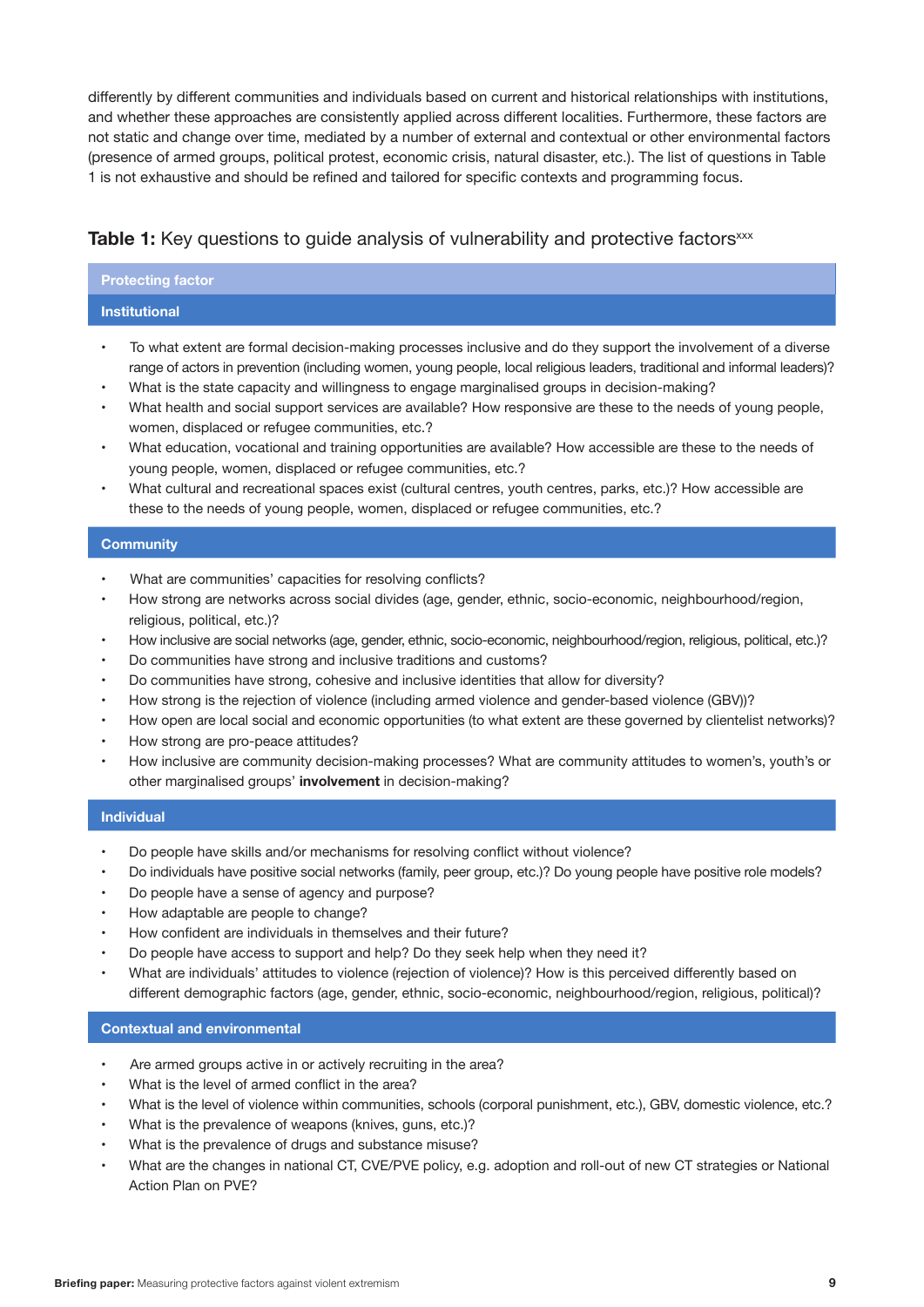### ToCs for protective factors for PVE

A common challenge across programmes in the field of PVE is the lack of robust ToCs and evidence bases for interventions, including for those focusing on strengthening protective factors.<sup>xxxi</sup> While there is no one-size-fitsall, a number of macro-level ToCs around prevention and resilience-building for PVE have emerged, and learning has been drawn from relevant conflict-prevention, peacebuilding and development approaches.<sup>xxxii</sup> All ToCs are built on a set of assumptions about threats, vulnerability, protection and prevention, how these interact and which vulnerability or protective factors are most salient to PVE in a specific context among a specific target group. The challenge for ToCs for PVE programmes is that they often remain untested and under-evidenced. However, there are growing efforts among practitioners and academics alike to address these evidence gaps. xxxiii

The most common theories focus on: 1) changing behaviours of those deemed at risk;<sup>xxxiv</sup> and 2) increasing community capacities to resist and mitigate violence.xxxv An emerging third strand of theory relates to the role of effective human security approaches in prevention.<sup>xxxvi</sup> Programmes that fall into the first category on attitude or behavioural change of so-called 'at-risk' groups tend to focus on strengthening individual protective factors to identified threats or drivers. Programmes focused on community capacities and human security prioritise collective, community and institutional protective factors, and build on theories related to social networks and social capital.xxxvii A review of ToCs for CVE/PVE programming by Alliance for Peacebuilding in 14 different research studies and programmes found that, while there is evidence for the ToCs' ability to directly affect levels of VE across the examples assessed, community approaches (i.e. those that focused on building collective protective factors and resistance to violence) appeared to be more successful than the targeted approach (working with 'at-risk' individuals).xxxviii Indeed, the more targeted approaches highlighted challenges of potential stigmatisation and isolation of the target population, challenges in identifying 'at-risk' groups effectively, the relative influence of community grievances vis-à-vis individual grievances as drivers for VE and that the cases revealed that people are more likely to condone and support VE when they believe their community had been marginalised relative to others.xxxix

#### **Box 6: Example of ToC based on a human security approach to PVE**

The West Asia-North Africa (WANA) Institute's project 'Theory of Change: Towards more effective human security approaches in the context of the emerging threat of violent radicalisation in Jordan, Lebanon, and Tunisia' aimed to respond to the research question: *how can human security approaches be reconceptualised and implemented to align with, contribute to, and balance policies aimed at countering the transnational threat of violent extremism in the MENA region, with a view to enhancing resilience to conflict?* 

This project advanced a ToC for enhancing human security that is focused, comprehensive and inclusive, jointly or mutually enforcing whole-of-society CVE/PVE policies and State Security Policies (SSPs), which respond to community needs and protect human rights.

*Human security framing:* The project findings reconceptualise human security and frame it in two main elements:

1. Material (tangible) level understood as basic services that meet human needs. Research participants referred to various and diverse services that reflect their immediate concerns. This includes safe transportation, decent healthcare, quality education that enhances employment prospects and nurtures critical thinking and positive values, and improved urban planning to provide open spaces for cultural and communal learning.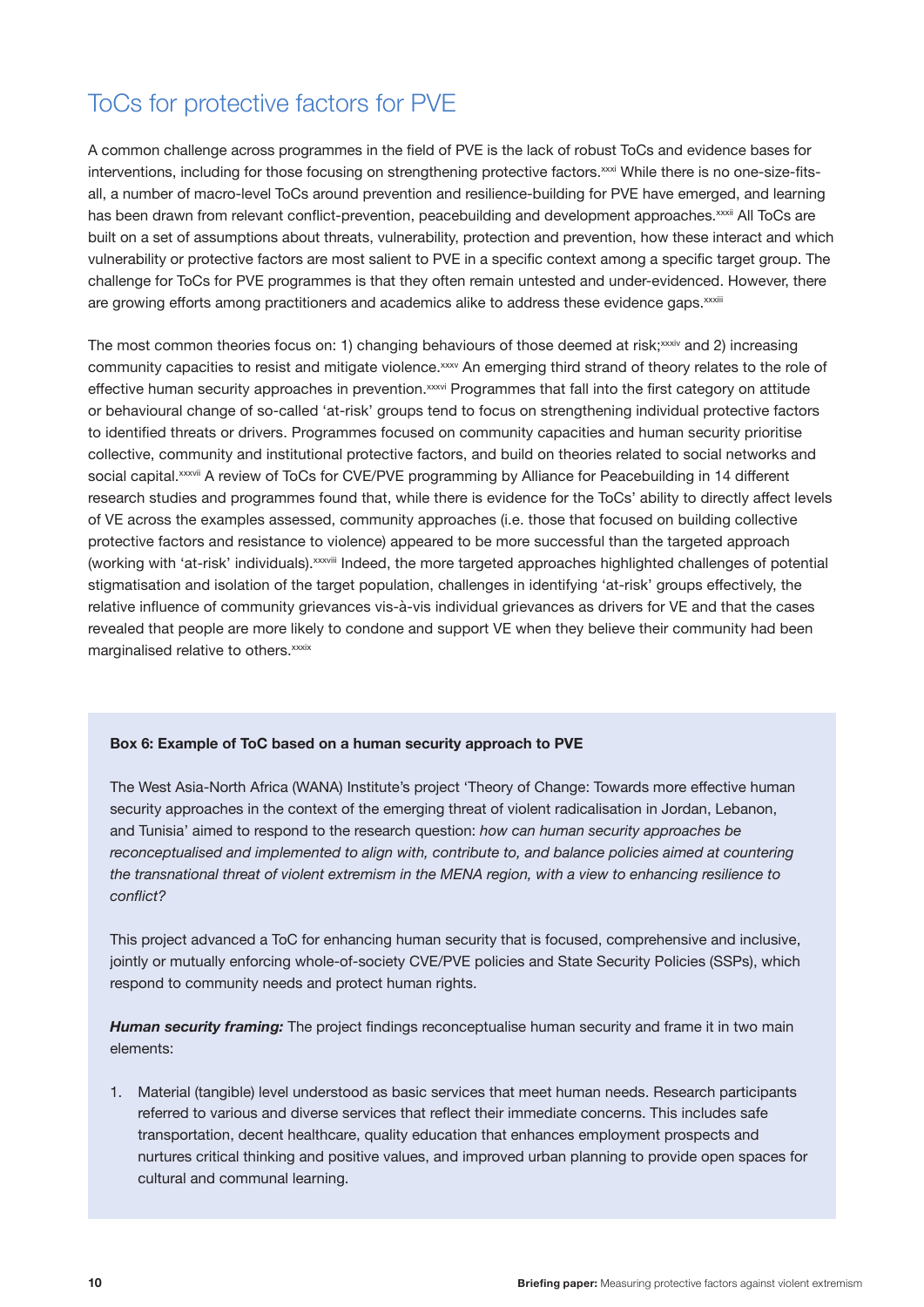2. Human security is understood on an abstract level in terms of rights, freedoms and duties. This includes freedoms (specifically from fear, state-driven or otherwise) and the right of assembly in public spaces. Key to conceptualising human security here is also the protection of vulnerable and minority groups, extending to the protection from both the physical and mental abuse to which they might be exposed by state and other non-state actors.

*Objective:* Human security is reconceptualised so that human security programmes align with, contribute to, and balance policies aimed at countering the transnational threat of VE.

*Impact pathways:* The ToC is translated into action points in the short, medium and long term (impact pathways) in three main intersecting areas: 1) human security; 2) joint track for human security providers and security agents; and 3) SSPs.

*Assumptions:* This ToC is based on two main assumptions: 1) effective human security programming would enhance the resilience of at-risk communities located within the fragile context; and 2) although SSPs are designed to counter VE, these policies reinforce drivers of conflict and of extremism through excessive reliance on hard-security measures.

*Source:* Adapted from N. Bondokji and B. Mhadeen, Theory of change: Towards more effective human security approaches in the context of the emerging threat of violent radicalisation in Jordan, Lebanon, and Tunisia, Amman: WANA, 2019, [https://bit.](http://wanainstitute.org/sites/default/files/publications/Theory%20of%20Change-%20Human%20Security_0.pdf) [ly/2OtyN8F](http://wanainstitute.org/sites/default/files/publications/Theory%20of%20Change-%20Human%20Security_0.pdf)

# **5.** Establishing a framework for M&E of protective factors

Similar to establishing an M&E framework for other programmes, an M&E framework for a programme strengthening protective factors to PVE should: 1) be based on thorough analysis; 2) be based on a robust ToC; 3) detail methodology for collecting and using data (tools, process and roles and responsibilities of implementing and monitoring partners); 4) detail the purpose and use of data collected; 5) identify types and sources of data; 6) detail frequency of data collection; and 7) be developed and validated in a participatory way to ensure the relevance, appropriateness and feasibility of indicators, data collection and analysis methods outlined within the framework. Typically, the last point is undervalued; however, for PVE programmes, consulting with affected communities and contextualising the M&E framework is crucial in and for identifying, understanding and ultimately measuring protective factors in community-based PVE programmes.

An effective monitoring system is flexible and adaptive, capable of monitoring changes in the VE context (which is often dynamic and fast changing) and how these interact with the intervention, and captures relevant data on protective factors relating to a number of factors, including:

- 1. Actors in prevention
- 2. Individual and community resources and capacities
- 3. Protective networks
- 4. Conflict prevention and protection mechanisms
- 5. Processes and spaces for dialogue and participation
- 6. Access to opportunities, services and realisation of rights. (See Figure 2.)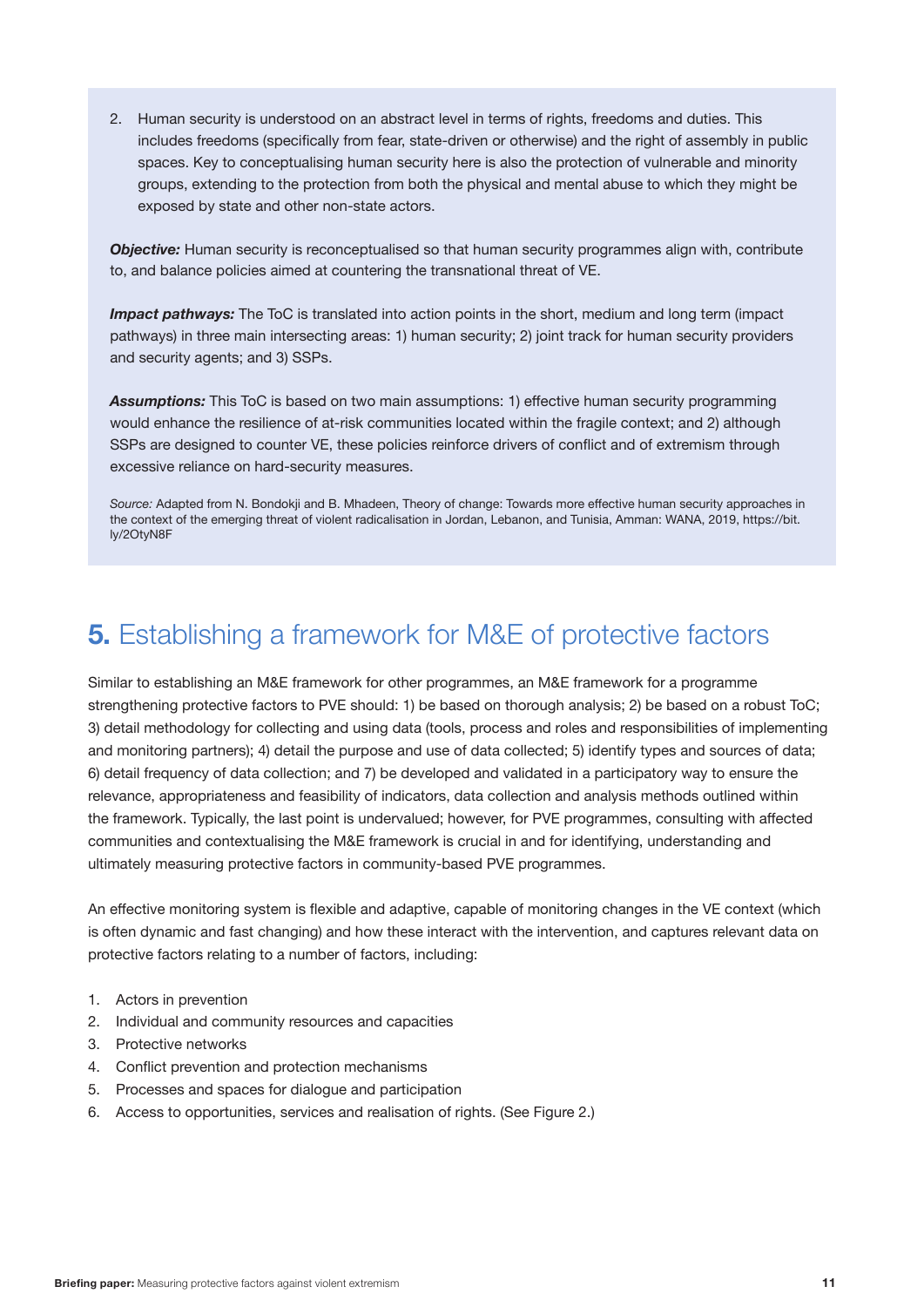#### **Figure 2:** Framework for protective factors for PVE



#### **Box 7: Things to think about when monitoring protective factors for PVE**

While monitoring for PVE should follow good practice relevant across different sectors, specific attention should be paid to:

- 1. Underlying assumptions related to PVE and VE dynamics, the relevant importance of protective factors and connection between vulnerability and resistance to VE.
- 2. Relationships between indicators how the VE context interacts with indicators of protective factors at individual, community and institutional levels, and how protective factors interact (such as how changes in local or national PVE policy relate to community attitudes to the state).
- 3. Participation in the design and validation of the framework by implementing partners, affected communities and other stakeholders to ensure that the indicators and monitoring processes identified are relevant, contextualised and feasible.
- 4. Bias and reliability of data, particularly in relation to sensitive information on recruitment and selfreporting on attitudes and behaviours.
- 5. Physical safety of M&E participants, monitoring staff and partners there is increased risk of backlash from armed groups or collecting/giving data exposes participants to stigma or surveillance by authorities.
- 6. Data security including protection of physical and online data and anonymity of those involved.
- 7. Specific resources or expertise needed for developing M&E frameworks or analysing data on protective factors, especially when looking at psycho-social protective factors or using interdisciplinary framing of prevention approaches.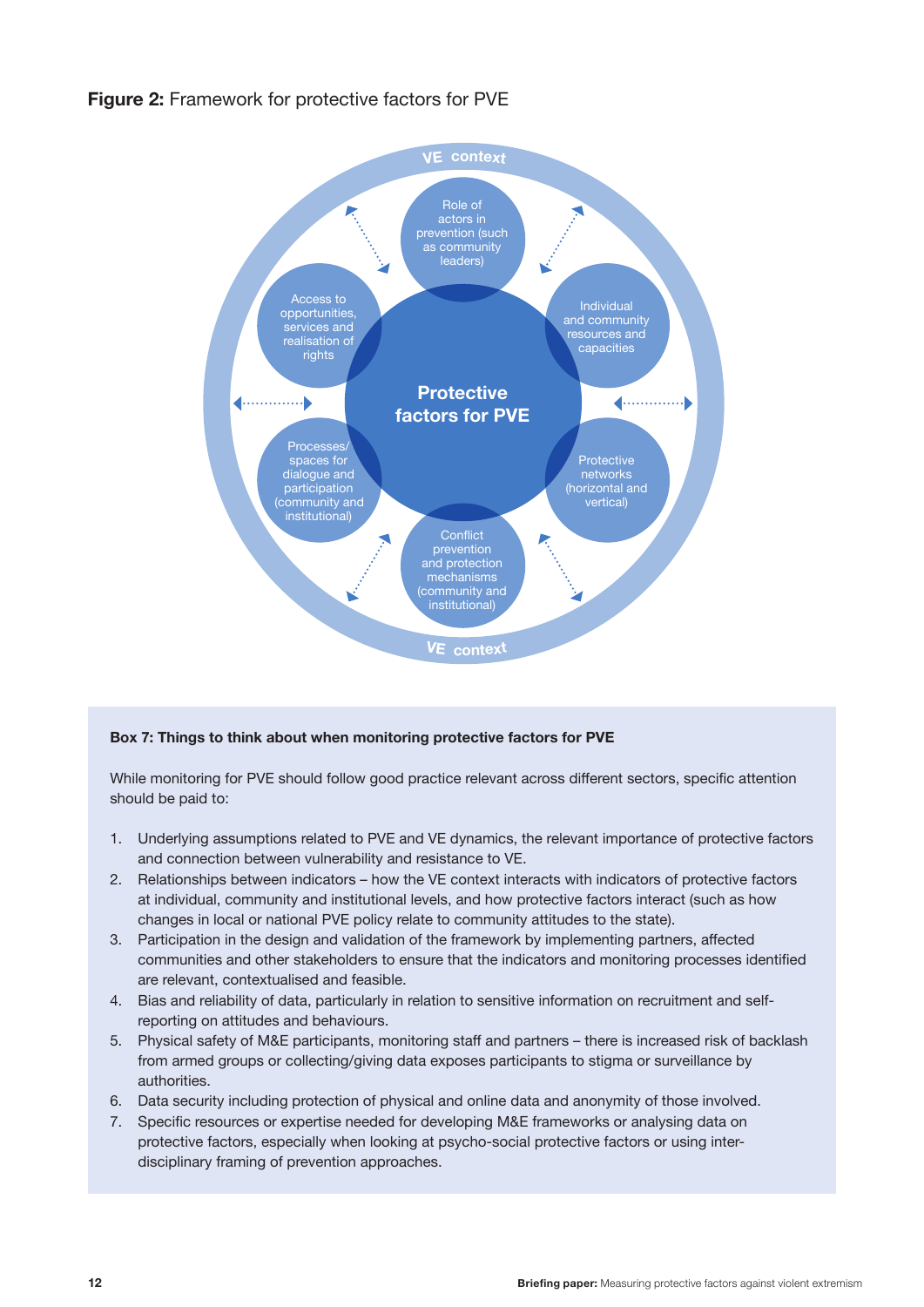### Identifying indicators of protective factors

There is no agreed set of indicators of protective factors for PVE programmes; these are highly dependent on the specific context dynamics, programme goal, ToC and entry points, scale and nature of the intervention.

It can be useful to consider indicators for protective factors at individual, community and institutional levels in terms of *actors* (who is influential in prevention, who are the connectors, positive role models, etc.); resources and capacities (such as individual, community or institutional skills to prevent violence); processes (to capture the dynamic nature of protective factors, quality of mechanisms and spaces created over time); VE context and gender dynamics. Table 2 gives some examples for a programme aimed at increasing young people's engagement in decision-making.

| Actor                                                                                                                                                                                                                                                   | <b>Resource/capacity</b>                                                                                                                                                                                                                                                                                      | <b>Process</b>                                                                                                                                                                                                                                 | <b>VE context</b>                                                                                                                                                                                 | Gender                                                                                                                                                         |
|---------------------------------------------------------------------------------------------------------------------------------------------------------------------------------------------------------------------------------------------------------|---------------------------------------------------------------------------------------------------------------------------------------------------------------------------------------------------------------------------------------------------------------------------------------------------------------|------------------------------------------------------------------------------------------------------------------------------------------------------------------------------------------------------------------------------------------------|---------------------------------------------------------------------------------------------------------------------------------------------------------------------------------------------------|----------------------------------------------------------------------------------------------------------------------------------------------------------------|
| <b>Individual</b>                                                                                                                                                                                                                                       |                                                                                                                                                                                                                                                                                                               |                                                                                                                                                                                                                                                |                                                                                                                                                                                                   |                                                                                                                                                                |
| Presence of<br>trusted and<br>positive role<br>models.                                                                                                                                                                                                  | Ability to voice<br>grievance through<br>formal channels and<br>trust that these will be<br>heard.<br>Ability to access<br>training courses for<br>most marginalised<br>youth.                                                                                                                                | Trust in state<br>authorities, particularly<br>security forces.<br>Inclusiveness of<br>identities, respect for<br>diversity, networks<br>across different groups.                                                                              | Presence of safe<br>cultural and other<br>youth-focused<br>services or recreational<br>activities for young<br>people in the area.<br>Youth exposure to<br>armed groups, drugs<br>or other risks. | <b>Attitudes</b><br>towards<br>justification<br>of violence<br>in defence<br>of family<br>members or<br>community for<br>young men.                            |
| Community                                                                                                                                                                                                                                               |                                                                                                                                                                                                                                                                                                               |                                                                                                                                                                                                                                                |                                                                                                                                                                                                   |                                                                                                                                                                |
| Presence of<br>local strong,<br>widely respected<br>and trusted<br>community<br>leaders (such<br>as religious,<br>tribal, traditional<br>leaders) who take<br>an active role in<br>prevention.                                                          | Ability to respond and<br>manage conflicts non-<br>violently.                                                                                                                                                                                                                                                 | Rejection of the use of<br>violence (including in<br>domestic sphere, SGBV<br>and VAWG).<br>Openness of<br>community leaders and<br>elders to young men<br>and women in decision-<br>making (including from<br>previously excluded<br>groups). | Incidents of violence<br>(including in domestic<br>sphere, SGBV and<br>VAWG).                                                                                                                     | Attitudes of<br>community<br>leaders to<br>young people,<br>young women<br>in particular,<br>in decision-<br>making (inter-<br>generational<br>relationships). |
| <b>Institutional</b>                                                                                                                                                                                                                                    |                                                                                                                                                                                                                                                                                                               |                                                                                                                                                                                                                                                |                                                                                                                                                                                                   |                                                                                                                                                                |
| <b>Effectiveness</b><br>of mayors and<br>other local<br>representatives<br>in leading local<br>prevention plans.<br>Readiness of<br>mayors and<br>other local<br>representatives to<br>actively engage<br>young people in<br>local prevention<br>plans. | <b>Effectiveness of</b><br>police, social services<br>and other agencies'<br>responsiveness to<br>violence.<br>Inclusiveness of<br>policies and legal<br>frameworks and their<br>fair application.<br>Social, political and<br>economic inclusion<br>(including marginalised/<br>underrepresented<br>groups). | Mechanisms for<br>joint community and<br>municipality decision-<br>making actively<br>functioning.                                                                                                                                             | Localised roll-out of<br>community-based PVE<br>programmes.<br>Nature of state security<br>responses in locality of<br>project.                                                                   | Inclusion of<br>women in local<br>PVE plans.                                                                                                                   |

#### **Table 2:** Examples of indicators of protective factors for a youth-focused PVE programme

*NB: These indicators are examples only, drawn from various youth-focused PVE programmes and should not be taken 'as is', rather as a springboard for identified contextually relevant indicators.*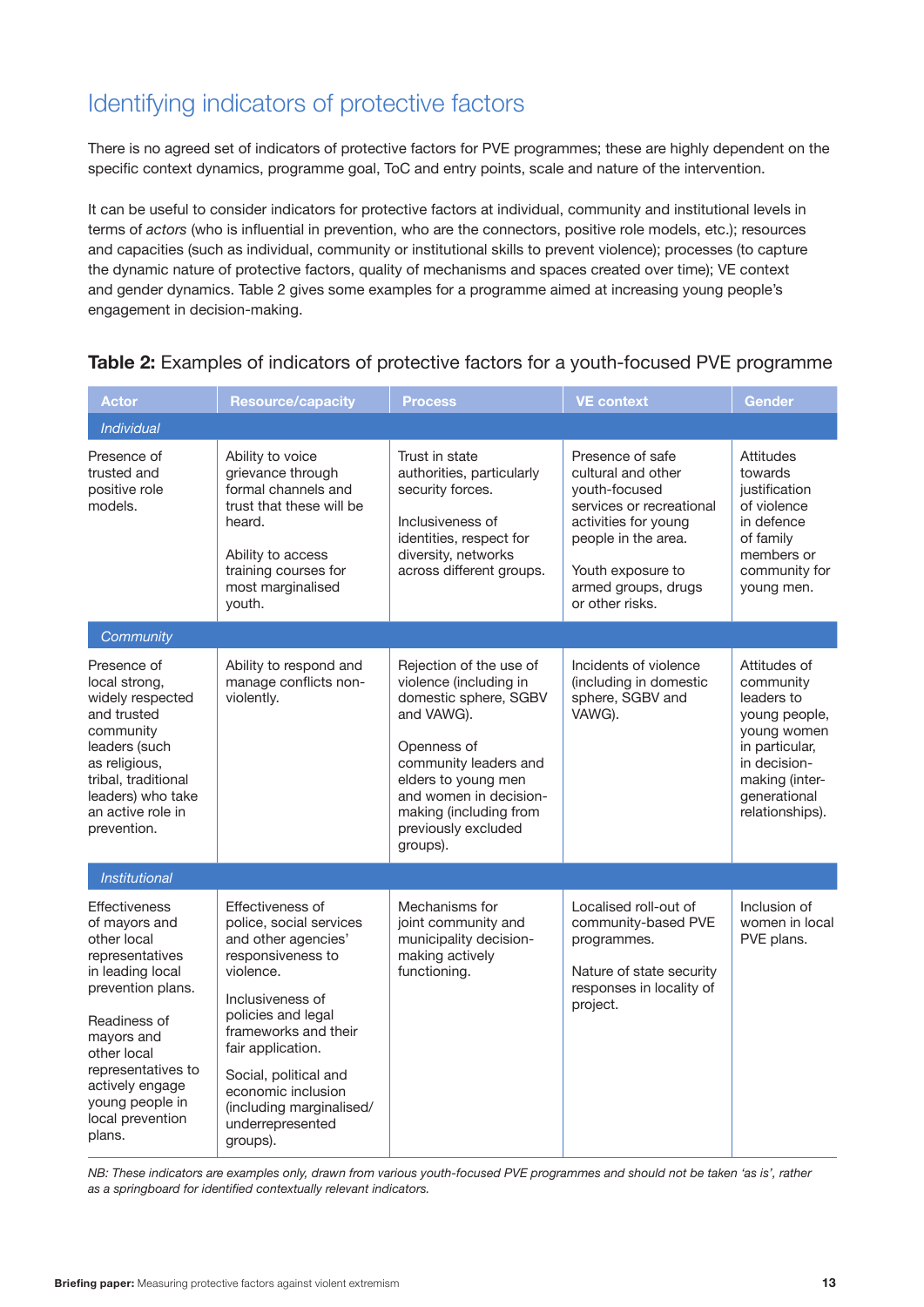For complex issues, programmes may need to identify proxy (indirect, observable) indicators of change. For example, if trust in state institutions is deemed an important protective factor in a specific context, when it comes to identifying how to capture this, a number of observable indicators may need to be identified. Although designed to monitor social stability and not specifically tailored to PVE, UNDP and Ark's *Regular Perceptions Survey of Social Tensions Throughout Lebanon* provides some useful examples of how trust in institutions can be measured and analysed, and how quantitative data can be cross-tabulated to assess levels of trust and the relationship between indicators (such as between perceptions of the capability and fairness of services and prevailing attitudes towards institutions regarded as responsible for setting policy). $x$ 

It is important to consider the utility and reliability of indicators and whether they provide a full picture or need to be triangulated with other indicators to ensure accuracy. For example, reporting attitudes may not match with behaviours. In certain contexts, we may see high levels of satisfaction with services reported, yet in practice individuals may use other means (such as using informal justice mechanisms rather than formal court systems). Used alone, the indicator for satisfaction in the formal justice mechanism could imply high trust; however, the fact that formal systems are avoided contradicts this, and suggests a low level of confidence in the formal system or a lack of relevance.

Finally, an important note of caution when looking at indicators for individual and community protective factors is to understand that these factors are dynamic processes that need to be looked at holistically. This means that, depending on the conceptual framing of protective factors and measurement tools used, specific indicators should not be used in isolation, as they may be misleading or reductive. This is especially important when looking at individual, psycho-social protective factors, attitudes and behaviours because we cannot isolate the individual from their social context and perceptions and experiences of structural dynamics, and because looking at a specific aspect may give it undue prominence or apply a specific personality trait. Therefore, working with recognised and tested measures, with the support of relevant experts, is advised to ensure the appropriate methods, tools and interpretation of data. There are some measures that have been used to assess protective factors (resilience) in a PVE context, such as the Building Resilience to Violent Extremism (BRAVE-14) measure, xii the Child and Youth Resilience Measure (CYRM) and Adult Resilience Measure (ARM), xlii and other resilience, grievance or radicalisation scales.<sup>xliii</sup> These measures can offer useful assessment frameworks; however, they may not be suitable in all cases and need contextualising and further study.

#### **Box 8: The Building Resilience Against Violent Extremism (BRAVE) measure**

The BRAVE measure is a brief questionnaire to assess risk and protective factors for young people's resilience to VE developed by the Alfred Deakin Institute for Citizenship and Globalisation, Deakin University (Australia) and the Resilience Research Centre, Dalhousie University (Canada).

#### **Five protective factors for PVE**

- **1. Cultural identity and connectedness:** Familiarity with one's own cultural heritage, practices, beliefs, traditions, values and norms; knowledge of 'mainstream' cultural practices, beliefs, traditions, values and norms if different from one's own cultural heritage; having a sense of cultural pride; feeling anchored in one's own cultural beliefs and practices; feeling that one's culture is accepted by the wider community; feeling able to share one's culture with others.
- **2. Bridging capital:** Trust and confidence in people from other groups; support for and from people from other groups; strength of ties to people outside one's group; having the skills, knowledge and confidence to connect with other groups; valuing inter-group harmony; active engagement with people from other groups.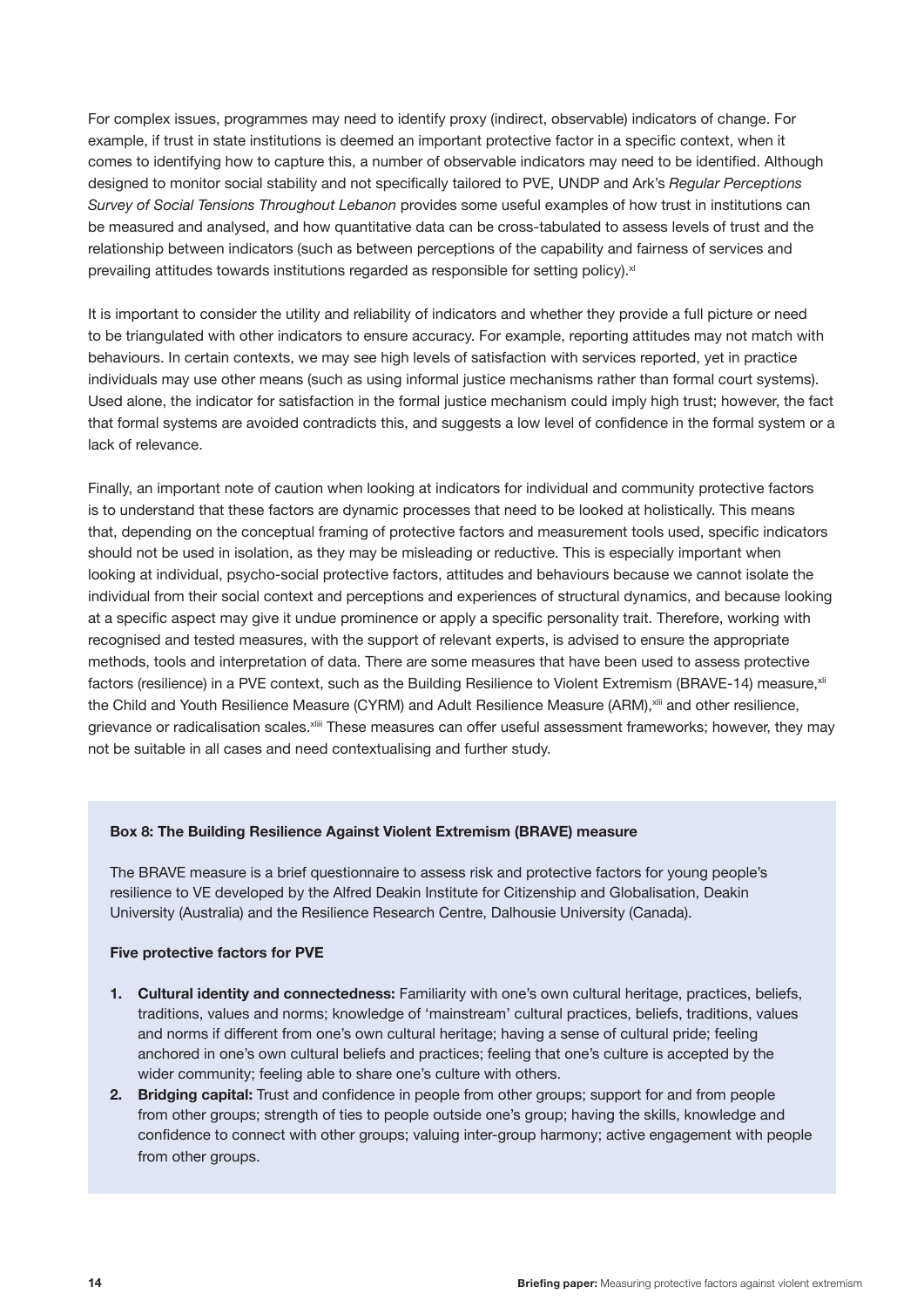- **3. Linking capital:** Trust and confidence in government and authority figures; trust in community organisations; having the skills, knowledge and resources to make use of institutions and organisations outside one's local community; ability to contribute to or influence policy and decisionmaking relating to one's own community.
- **4. Violence-related behaviours:** Willingness to speak out publicly against violence; willingness to challenge the use of violence by others; acceptance of violence as a legitimate means of resolving conflicts.
- **5. Violence-related beliefs:** Degree to which violence is seen to confer status and respect; degree to which violence is normalised or well tolerated for any age group in the community.

#### It is a 14-item measure:

- 1. It is important to me to maintain cultural traditions.
- 2. Being violent helps me earn the respect of others.
- 3. I am familiar with my cultural traditions, beliefs, practices and values.
- 4. Being violent helps show how strong I am.
- 5. My cultural identity guides the way I live my life.
- 6. I trust authorities/law enforcement agencies.
- 7. In general, I trust people from other communities.
- 8. My community accepts that young people may use violence to solve problems.
- 9. I am willing to speak out publicly against violence in my community.
- 10. I feel supported by people from other communities.
- 11. I regularly engage in conversations with people of multiple religions/cultures and beliefs.
- 12. I am willing to challenge the violent behaviour of others in my community.
- 13. I feel confident when dealing with government and authorities.
- 14. I feel that my voice is heard when dealing with government and authorities.

*Source:* M. Grossman and M. Ungar, Understanding youth resilience to violent extremism: A standardised research measure, Final Research Report, 2017; http://brave.resilienceresearch.org/

#### **Box 9: Measuring individual psycho-social protective factors and peace education in Lebanon**

This exploratory study aimed to assess whether there are indicators of susceptibility to 'VE thoughts' among the Syrian young people that participated in Basmeh & Zeitooneh's Peace Education (PE) programme for refugee youth (aged 14–17) in Shatila, Beirut, and whether the programme enhanced their overall resilience. The programme sought to enhance the dignity of participants and promote selfconfidence, creativity, communication and dialogue. In Shatila, young refugees are living in difficult conditions, have little access to treatment for the trauma related to conflict and displacement, and experience social and educational exclusion.

It is important to note that, while young people in Shatila are exposed to pressures that could lead people to join VE groups (such as extremist ideologies, horizontal inequalities, unemployment and poverty, as well as perceptions of injustice, socio-political exclusion, human rights violations, rejection of a state's socioeconomic/political system, corruption and intolerance towards growing diversity in society), these do not in and of themselves predict the existence of VE thoughts or VE actions. Indeed, CT should not be used as a prism through which to look at people living under the above-mentioned push factor conditions.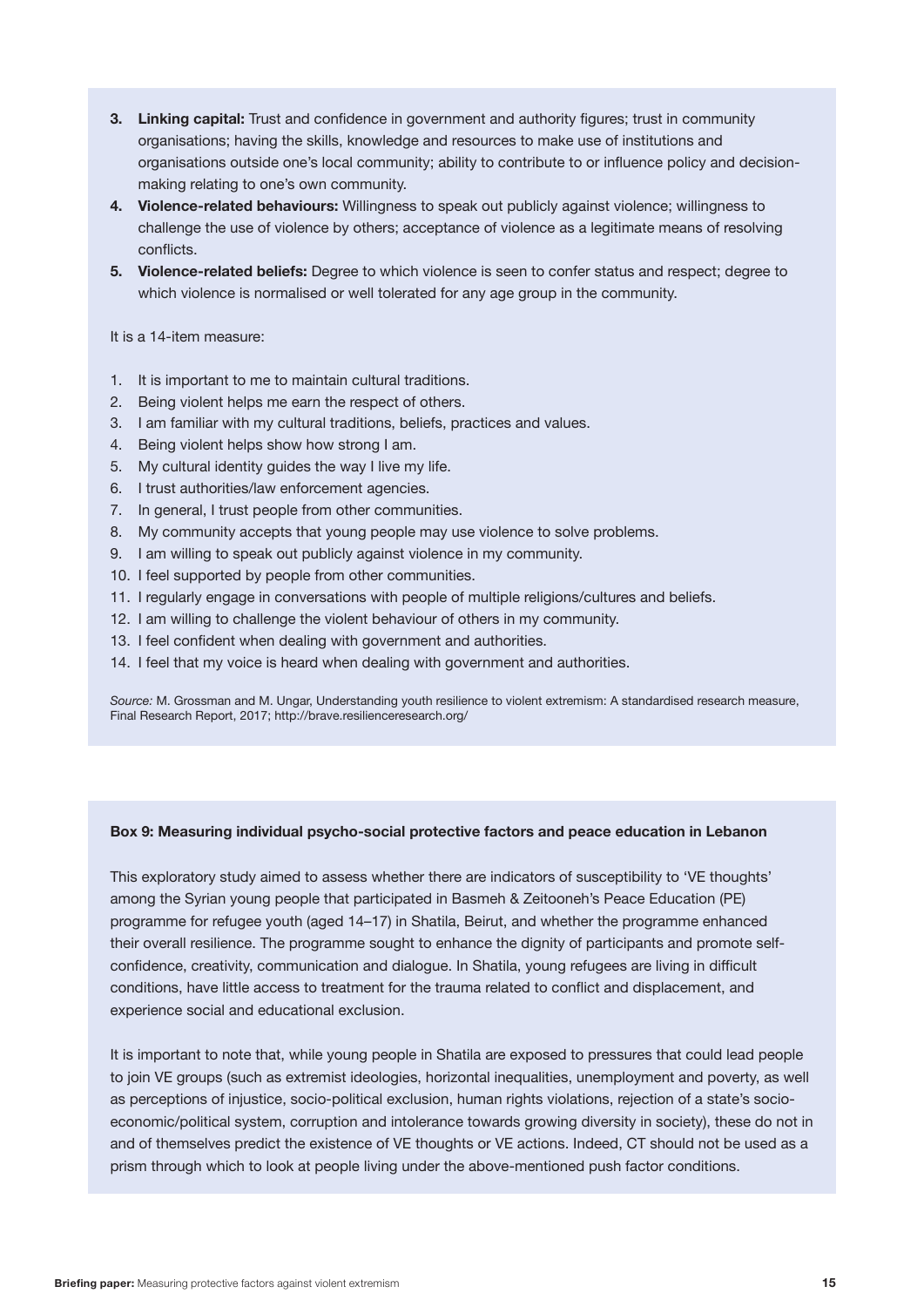Through Knowledge, Attitudes and Perceptions (KAP) surveys and in-depth interviews, Basmeh & Zeitooneh assessed changes in the following **10 psycho-social protective factors**:

- 1. Take decisions
- 2. Set goals
- 3. Problem solving
- 4. Have dreams
- 5. Trust oneself
- 6. Trust others
- 7. Work in a team
- 8. Communicate in a positive way
- 9. Have a positive sense of belonging
- 10. Have a sense of purpose and productivity.

#### **Results**

Data indicates that the youths showed increased resilience in dealing with stressful situations following PE programming, as well as more tolerant views on social diversity and gender equality. In addition, programming helped several participants, who initially reported not having any friends, to form new friendships. Research data indicates that female youths exhibited the largest positive effect on their resilience after participating in the programme. The programme had an unclear impact on participants' resilience towards violence, and was less successful in supporting male youth to cope with trauma, selfimage and trust.

#### **Lessons learned**

- Research and measurement frameworks focused on protective factors in these contexts should **consider and unpack impacts of past personal and familial trauma and present-day impact of stresses related to discrimination** to identify how they influence young people's perspectives on current situations and future pathways.
- PE approaches can be better fine-tuned to focus on the importance of **peacefully resolving conflict** specifically with young people.
- It would also be beneficial if the PE programme could include more positive and peaceful **leadership examples** for young people.
- **• Include participants of different nationalities or youth from different backgrounds** in general to **build safe spaces for building relationships across divides.**

*Source:* Basmeh & Zeitooneh, Exploring resilience, violent extremist thinking, and the impact of peace education on Syrian youth in Shatila, August 2018, [https://www.international-alert.org/sites/default/files/Lebanon\\_](https://www.international-alert.org/sites/default/files/Lebanon_ResilienceExtremismPeaceEducation_EN_2018.pdf) [ResilienceExtremismPeaceEducation\\_EN\\_2018.pdf](https://www.international-alert.org/sites/default/files/Lebanon_ResilienceExtremismPeaceEducation_EN_2018.pdf); interviews and email correspondence with Basmeh & Zeitooneh

# **6.** Protective factors and gender dynamics

PVE programming and monitoring frameworks tend to focus on women's roles and participation in PVE. However, this hides the roles that gendered expectations play in why some women and men choose to take up arms and others do not, although the same gendered expectations can lead to very different results. Different women, men, boys and girls experience and perceive vulnerabilities and protective factors in different ways depending on, for example, their age, class, background, life experience, disability or educational level. Women's active roles in violence are largely unseen and underexplored, and often women are excluded from discussions on violence or VE. Yet, across contexts, there is evidence that women play an important societal role in supporting, as well as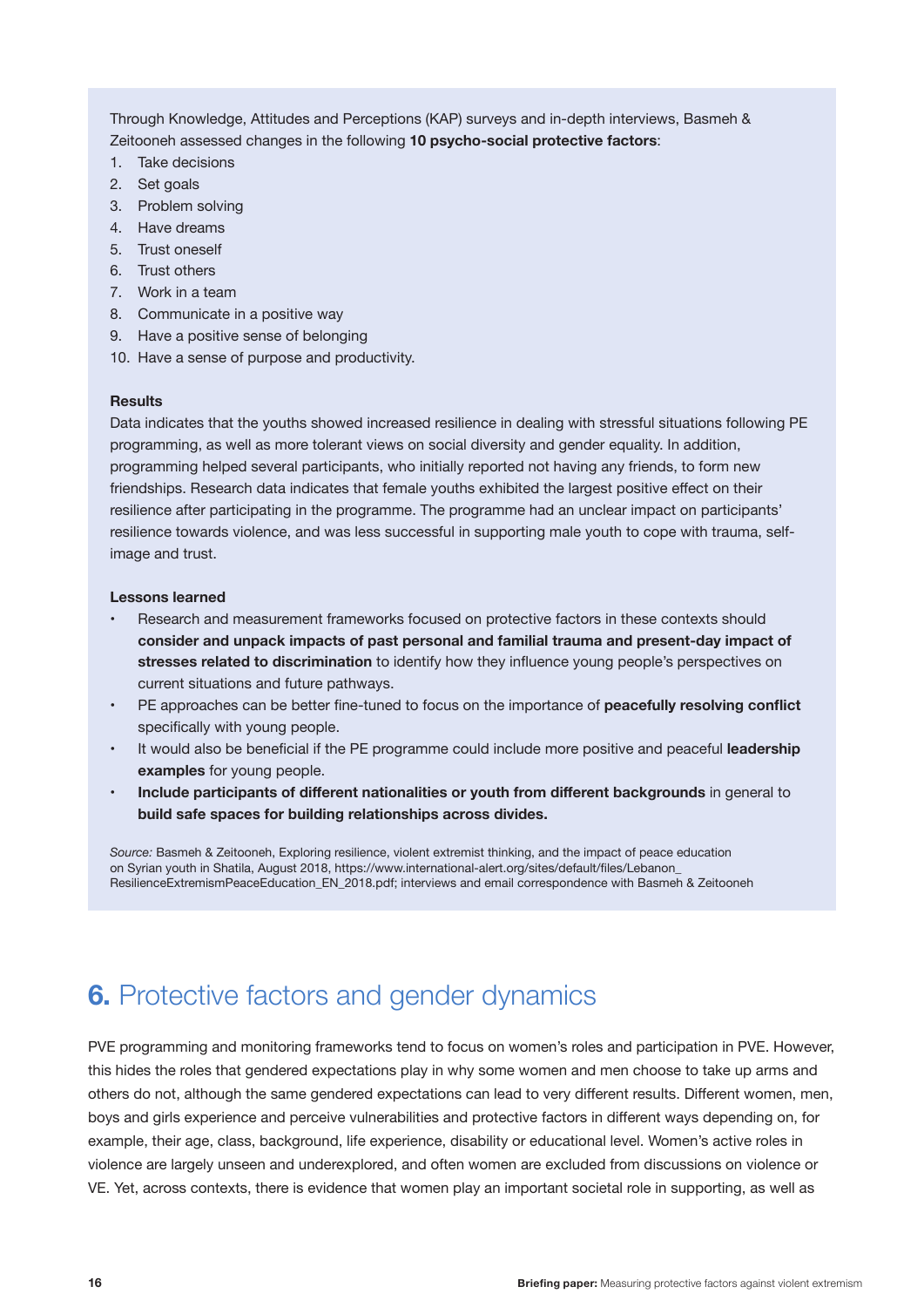preventing, violence, particularly as counsellors and advisers to family members and educators of children (see Box 10). XIIV The expectations placed on men can differ, for example, to be a breadwinner and protector, including expectations to 'protect' or control 'one's women' be it at the personal, family or community level, can lead some men to join a VE group, while others may choose to flee the conflict-affected area with their families and thus better protect and support them.

People face different layers of vulnerabilities based on their gender and age, from the heightened risk of physical and sexual and gender-based violence, including sexualised torture, sexual exploitation and abuse, early and forced marriage, to a shift in gender roles. Women can experience having to take on multiple roles in the family and public sphere as pressure is placed on the male members of their families, or they are killed, incarcerated or have their mobility curtailed.

#### **Box 10: Understanding gender roles in Preventing Violent Extremism Actions through increased social Cohesion Efforts (PEACE), Tillabéry Region, Niger**

Mercy Corps' PEACE project, funded by USAID, is currently being implemented in the Tillabéry region of Niger and is the follow-on to the Vulnerability and Resilience Assessment Initiative to Counter Violent Extremism (VRAI). VRAI aimed to design, through a gender lens, a set of replicable data collection tools, which enabled national, regional and local-level state and civil society practitioners to identify communities most vulnerable to recruitment by violent extremist groups. Mercy Corps carried out the research assessment in October and November 2017 in the Tillabéry region. The PEACE project used the results of VRAI to inform its design and methodology to identify communities where it would work and the need to focus more specifically on gender and social cohesion. The PEACE project collected data from 35 villages in Tillabéry region, holding 165 focus groups and receiving 575 completed surveys, which examined gender differences in both social cohesion and VE outcomes and explored reasons why interventions may affect girls, women, boys and men differently across the three contexts. This included looking at the different ways young men and women can influence peers, or how older women can be a voice for peace with their children and families and with their networks.

In Tillabéry, for example, it was found that women often are not consulted or are not the voice of the community or family as it relates to violence; however, it is "precisely because of the limits imposed on the representation of women in structures of traditional authority that it is important to communicate more with women and to have their views and recommendations, not just listening to their voices on how to fight violence in their respective villages, but also by allowing women to be actively engaged in maintaining a culture of inclusive peace in their respective villages".

The data also gave indications for gendered protective factors for women in Tillabéry, including:

- A nuanced understanding of violence beyond its direct and physical aspect, to include the structural and cultural aspects of violence.
- Connectedness to the younger generation, given that women spend more time with their children and are more aware of their concerns, challenges and hopes, and can therefore play a key role as connectors.
- Women are generally the vehicle for transmitting values at the community level, and their potential role in building sustainable social cohesion is paramount.

*Source:* Preliminary baseline report: Focus groups and interviews conducted during the Mercy Corps, Preventing Violent Extremism Actions through increased social Cohesion Efforts (PEACE) project in Tillabéry region, Niger, May 2020; and Mercy Corps, Vulnerability and Resilience Assessment Initiative to Counter Violent Extremism (VRAI), Phase Three Assessment Report, Tillabéry, Niger, December 2017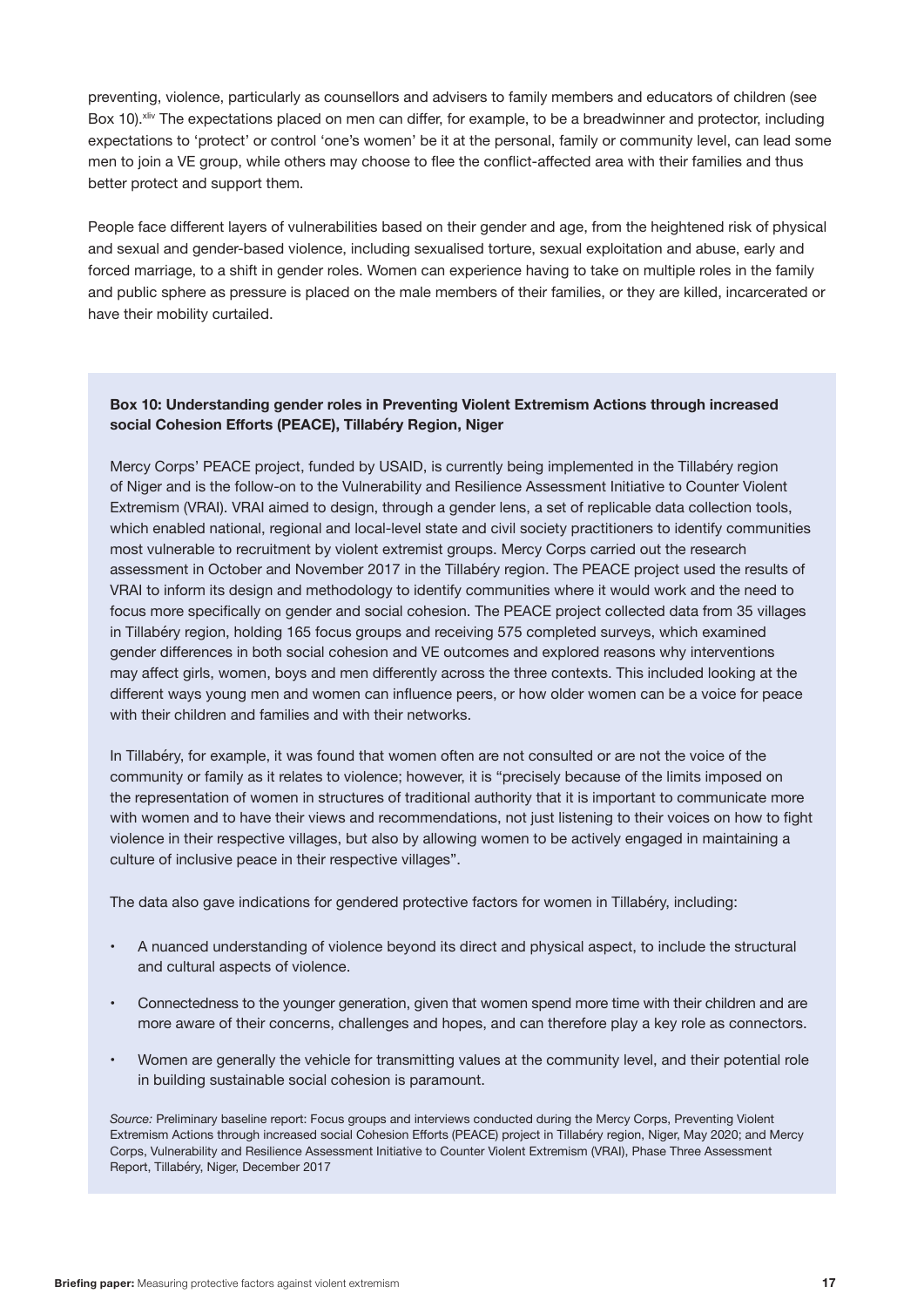# **7.** Conflict sensitivity

Conflict sensitivity is the cornerstone of understanding how an intervention, and the range of resources it brings with it, can impact an environment. It helps practitioners to think through how to minimise negative impacts of a programme and maximise the opportunities to do good. It allows practitioners to assess both intended and unintended consequences and understand how their project interacts with VE and wider conflict dynamics.<sup>xlv</sup> These issues should be considered throughout the programme cycle, including analysis, design, implementation and M&E, and in any outreach or communications activities.

Building an in-depth understanding of the context shines light on protective factors against different types of violence and helps to prioritise needs based on what is happening on the ground. This informs what is captured within a monitoring framework in terms of indicators of protective factors, vulnerability factors and context dynamics.

In practice, this involves developing a programme-monitoring framework that can capture unintended negative consequences, thus reducing the risk of harm (such as stigmatisation or backlash from communities or armed groups), as well as outcomes aimed at enhancing the programme's ability to support protective factors. Such interventions, therefore, should:

- a. be based on, and informed by, regularly reviewed analysis of the VE contexts including the changing dynamics related to protective factors and vulnerability factors;
- b. have a monitoring framework that includes indicators on the VE context, such as changes in:
	- national and local PVE policy, including CVE/CT measures enforced;
	- role of and relationships between key actors in PVE and in VE;
	- perceptions of trust in government institutions;
	- attitudes towards minorities, refugees or other marginalised groups;
	- attitudes towards security measures; and
	- presence of armed or extremist groups; and
- c. provide for a review of results, including identification of unintended impact (positive and negative).

#### **Box 11: Applying conflict sensitivity – adapting to a dynamic PVE context in programmes with survivors of sexual violence in Northeastern Nigeria**

International Alert and UNICEF launched research in 2015 to identify what is protecting women and girls returning from captivity in Borno State (NE Nigeria). The research aimed to identify what was helping the communities reintegrate these women and girls and the babies that were born of sexual violence by violent extremists (Boko Haram). The analysis and programming focused on protective factors using a conflictand gender-sensitive research framework and included government partners, local university professors and CSO partners.

Based on this analysis, a three-part pilot programme was developed to: 1) strengthen the individual resilience of women and girls returning from captivity; 2) build on community resilience that was struggling to adapt to the changing environment; and 3) foster greater awareness by the entire community of the stigma and discrimination that was being applied to women and girls.

Underpinning the approach to the intervention was the understanding of the interplay between community and individuals as an interactive process of change. As such, the pilot identified and measured social connections and changes at the individual level, such as the conflict-resolution mechanisms functioning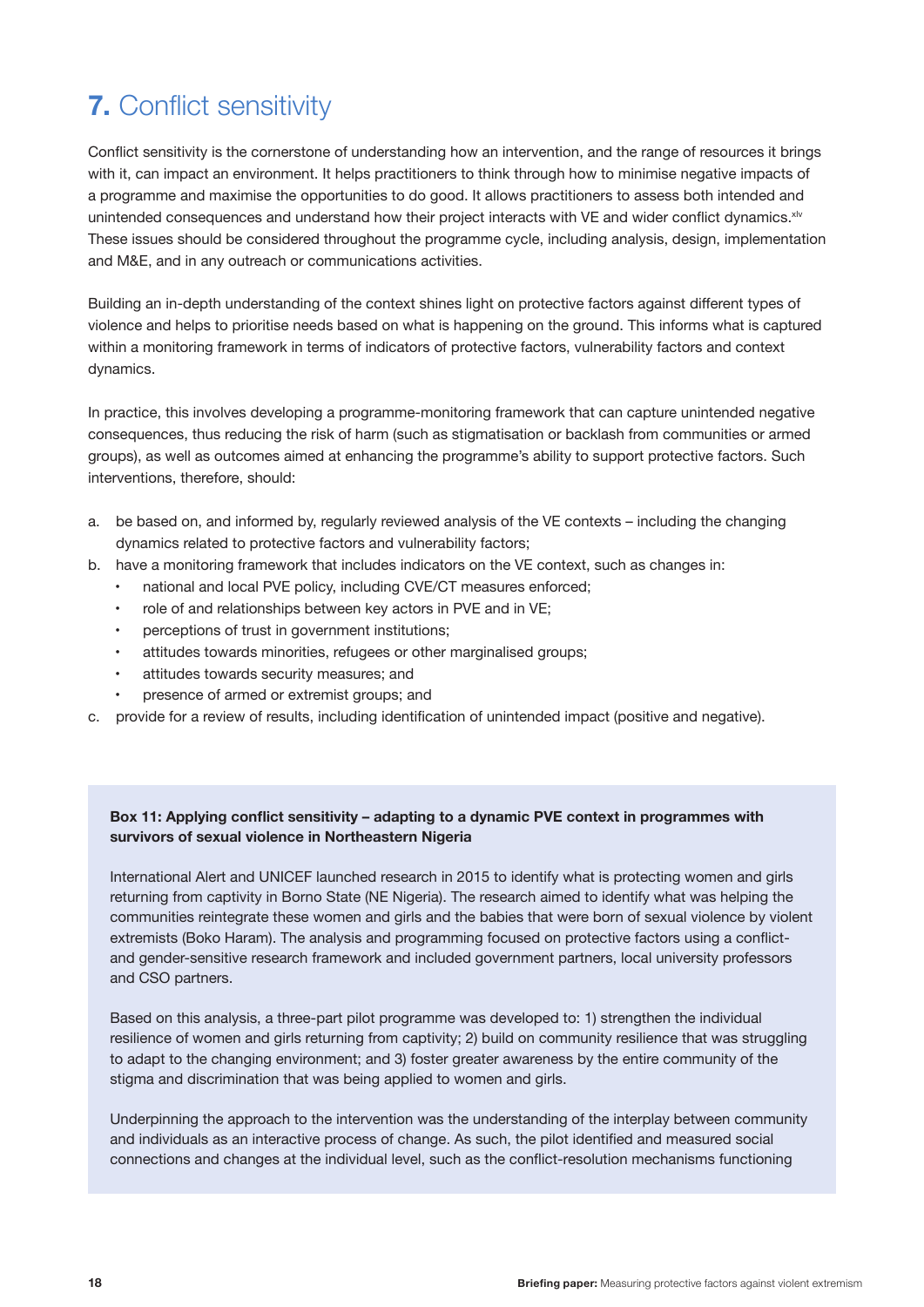and/or established, horizontal protective networks among survivors of sexual violence, vertical protective networks, such as survivors accessing health services without stigmatisation from the community, etc. Using participant observation, dialogue transcripts and key informant interviews/focus group discussion tools, the M&E identified that two types of horizontal networks were missing, namely:

- 1. women who survived sexual violence wanted to be in small group sessions with women who did not encounter sexual violence to foster a greater sense of female solidarity; and
- 2. families wanted to have small group dialogue sessions facilitated with their female family member who was a survivor of sexual violence to reduce their fear of the survivor and consider allowing the survivor to re-enter their family.

Given these observations, adjustments were made to the programme to support these horizontal networks and integrated these aspects into the programme while it was ongoing. As a result, the following protective outcomes of the process of implementation were identified:

- 1. Reunions between husbands and wives, brothers and sisters, etc. proxy for forgiveness.
- 2. Number of survivors that self-identified as 'knowing someone like me' in the internally displaced persons camps after. Several testimonies indicate that women really became friends and even stood in the food or water line together after the interventions. Kind of a 'safety in numbers' approach.
- 3. Number of cases of women who kept their baby and those who chose their baby born of rape over reconciling with their families (if the family refused the baby born of rape).
- 4. Number of testimonies from religious leaders via the radio programming that was aired. Number of individual trajectory changes as a result of the community dialogues that were facilitated by community and religious leaders.
- 5. Number of quick impact projects for community members to reduce their reliance or perceived reliance on aid (which was giving them a negative social identity).
- 6. Policy-level changes related to socio-economic opportunities and government action around the issue of reintegration of women and girls.
- 7. Changes in narratives and policies related to justice and compensation for women and children survivors of sexual violence.

These changes served as proxy indicators for protective factors. They are also evidence of ways in which a conflict-sensitive approach to programming (i.e. analysis linked to intervention adjustments to maximise positive peace and minimise negative interactions) was able to identify, harness and measure greater resilience that was built in the support to women and girls reintegrating at the community level in Northeast Nigeria.

*Source:* International Alert Nigeria programme

### **8.** Challenges and limitations

Despite the growing recognition of the relevance of focusing on protective factors in the prevention of VE, there are significant gaps in practical, policy and programming-oriented guidance on effective approaches, and resilience remains difficult to define and measure, with a lack of research into indicators and metrics on these protective factors at individual, community and institutional levels.<sup>xlvi</sup> These challenges are further compounded by practitioners' ability to identify the most salient and critical factors that are related to VE, given that there is rarely a direct or binary relationship between vulnerability and protective factors.<sup>xlvii</sup>

Moreover, there is often a lack of reliable data on the specific VE-related vulnerabilities that are being addressed, and the extent to which resilience-building interventions need to be tailored to identified VE risks in a specific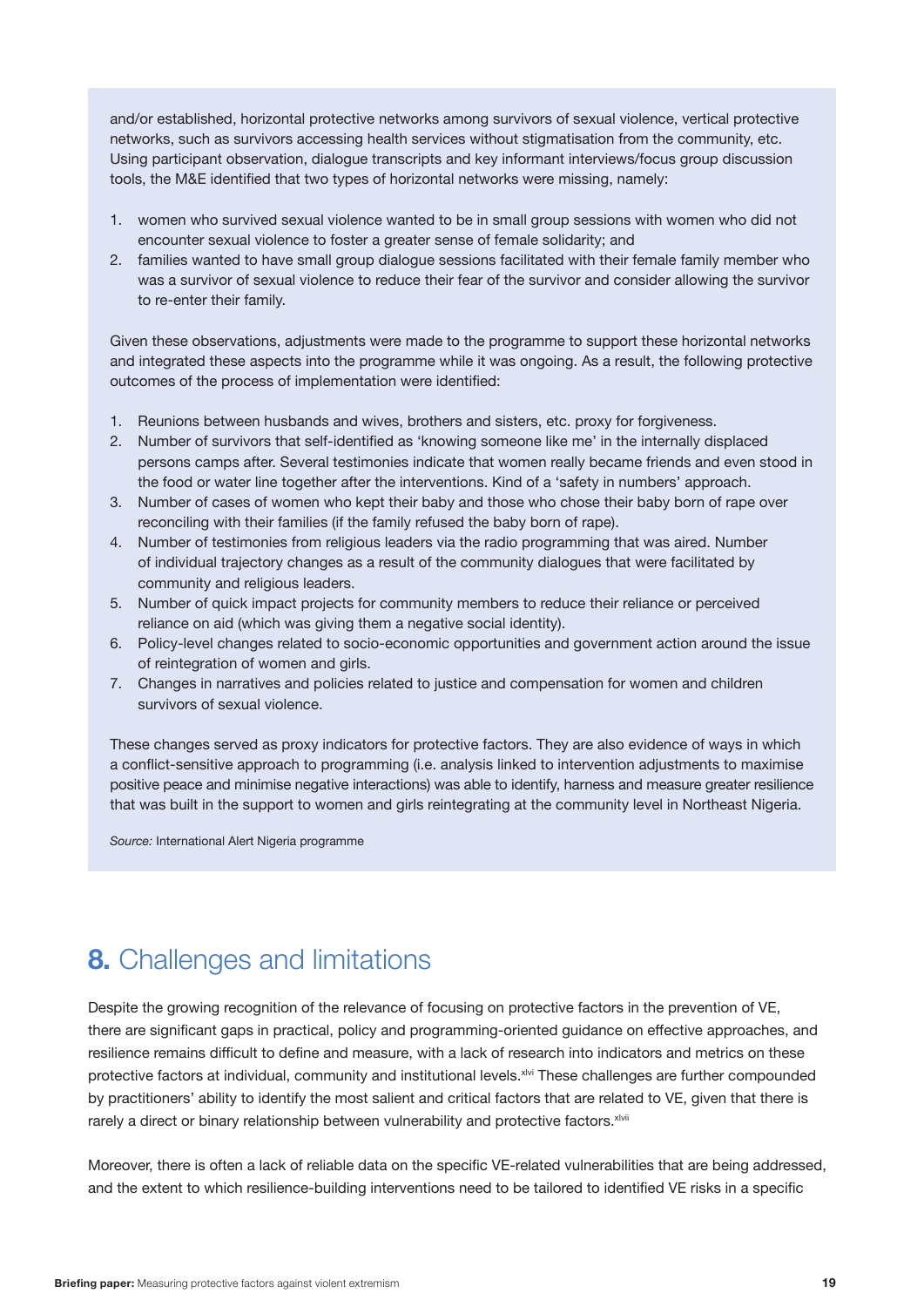environment. Often, there is insufficient evidence underpinning PVE programming to fully understand and unpick the complex relationships between resilience and vulnerability to VE. XIVIII

A cautionary note is that, while applying a protective factors lens to an intervention encourages a focus on strengths and resources (rather than deficits or risks), care must be taken to ensure that the overall VE framing of the action does not erode trust and social capital and therefore work against the protective factors that the project seeks to strengthen.

On a practical level, the initial focus on protective factors can be challenging for some development actors, as analysis and programming frameworks are often focused on identifying challenges, gaps and problems, rather than existing resources.

### **9.** Key takeaways on protective factors for PVE

- 1. Protective factors are deeply contextualised, and therefore existing factors, assets, processes and mechanisms (formal and informal) that protect communities from VE should be mapped out at a local level, with communities and stakeholders concerned.
- 2. No one formula exists for identifying indicators for and strengthening protective factors, and the dynamics and relationships between them differ based on context, power differentials, gender, age, socio-economic status, etc. There are, however, key elements of commonality, including strengthening social support networks; collaboration with community organisations; enhancing community resources; increasing community safety; building collective identity based on hope, agency, altruism, cohesion, trust and security; and training and education in how to handle uncertainty and risks.
- 3. Taking a strengths-based approach focused on building existing resources, processes and mechanisms that protect moves the focus to building capacities, empowers and can reduce stigma. Furthermore, shifting the focus from individuals (which risks profiling) to a whole-of-society approach centred on protective factors within the community, and crucially within institutions, which are also key actors in prevention, creates space for more community-centred and effective programming.
- 4. It is critical to develop a nuanced understanding of the relationships between protective factors and vulnerability factors to VE in a specific context. These linkages are often complex and indirect and their relationships not binary. Contextualising these linkages becomes all the more important in VE programming where risks of profiling, stigmatisation or cohesive responses are heightened.
- 5. A social–ecological perspective on resilience offers a promising foundation to build upon to inform a comprehensive and holistic understanding of protective factors. In doing so, particular attention must be directed towards ensuring that attention is given not only to possibilities for change at the individual and community level, but, more particularly, to what is required at an institutional and social level.
- 6. Bonding, bridging and linking social capital framing offers a useful, practical and tested model for identifying, mapping and measuring protective factors related to horizontal relationships within groups, among different groups and vertical linkages with decision-makers and authorities for PVE programming.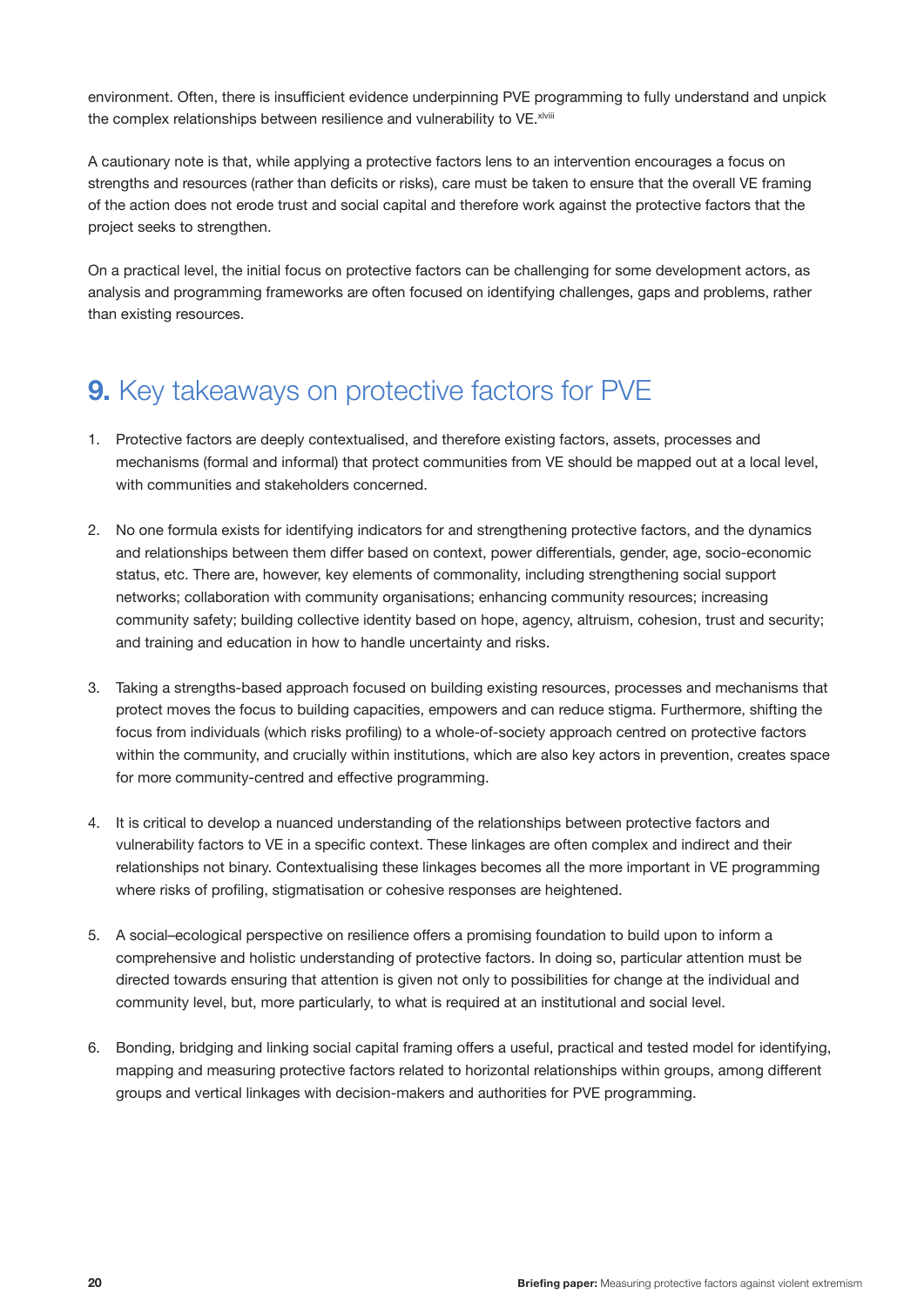# **10.** Recommendations

- 1. Programmes aiming to strengthen protective factors to PVE should be grounded in a solid and contextualised analysis of the specific pressures and vulnerabilities to which communities are exposed and the existing protective capacities, resources and mechanisms within these communities. This analysis should examine the different roles in, and experiences and perceptions of, these dynamics among different men, women, girls and boys from different backgrounds. This analysis should inform the programme's ToC and monitoring framework, including the identification and prioritisation of indicators for protective factors.
- 2. Given the dynamic nature of VE and of protective factors for PVE, M&E frameworks for PVE programmes should allow flexibility for programme adaptation to new context dynamics or new data around VE vulnerability and protective factors. Developing M&E frameworks that capture outcomes, capacities and recourses, and processes around protective factors, as well as monitor the context, is a crucial part of this.
- 3. Attitudes towards violence are regularly used indicators for PVE protective factors, yet, in contexts of widespread trauma related to experience of violence and conflict, prevalence and normalisation of violence or under extreme conditions where violence is seen as the only resort, such indicators should be used with caution. Based on the context, further data on experiences of violence (domestic, GBV, community, institutional) should be collected and analysed.
- 4. Analysis and M&E on protective factors should include community feedback to contextualise factors and indicators identified to ensure that they are relevant and useful. Regular community consultation also helps inform programme adaptation and understanding of changing context dynamics.
- 5. Given the interactions between individual, community and institutional protective factors for PVE, programme design and M&E frameworks should focus on building protective environments (i.e. taking a systems approach, working at all levels) and creating spaces that are conducive to enabling and developing protective factors, as well as building individuals' and communities' capacities and resources.
- 6. More inter-disciplinary research and contextualised analysis of protective factors, thresholds and tipping points is needed to evidence theoretical frameworks, programme ToCs and improve the design of interventions.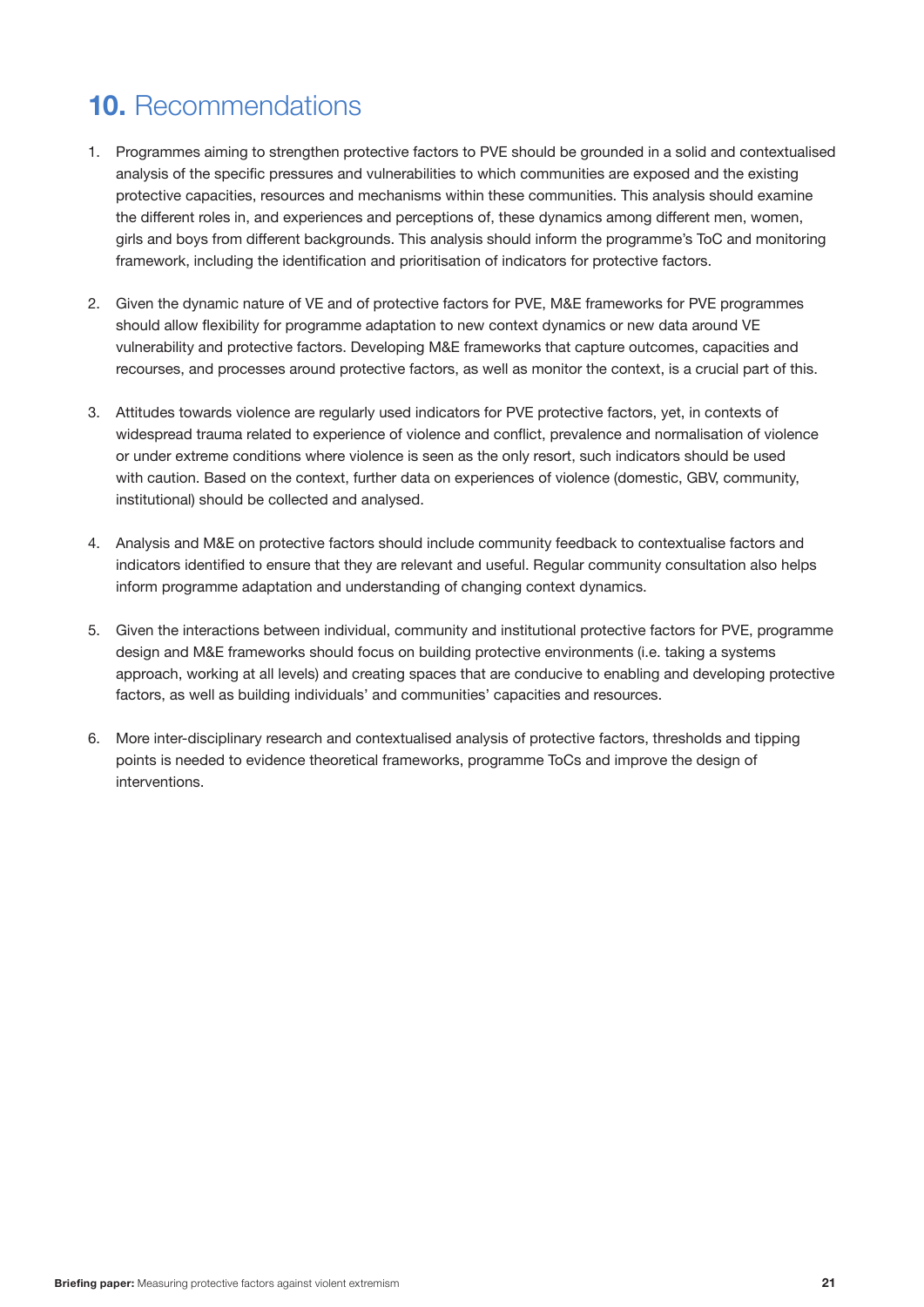### **Endnotes**

- i. L. Holdaway and R. Simpson, Improving the impact of preventing violent extremism programming: A toolkit for design, monitoring and evaluation, Oslo: UNDP and International Alert, 2018
- ii. S. Sieckelinck and A.-J. Gielen, Protective and promotive factors building resilience against violent radicalisation, Radicalisation Awareness Network (RAN), April 2018, [https://ec.europa.eu/](https://ec.europa.eu/home-affairs/sites/homeaffairs/files/what-we-do/networks/radicalisation_awareness_network/ran-papers/docs/ran_paper_protective_factors_042018_en.pdf) [home-affairs/sites/homeaffairs/files/what-we-do/networks/](https://ec.europa.eu/home-affairs/sites/homeaffairs/files/what-we-do/networks/radicalisation_awareness_network/ran-papers/docs/ran_paper_protective_factors_042018_en.pdf) [radicalisation\\_awareness\\_network/ran-papers/docs/ran\\_paper\\_](https://ec.europa.eu/home-affairs/sites/homeaffairs/files/what-we-do/networks/radicalisation_awareness_network/ran-papers/docs/ran_paper_protective_factors_042018_en.pdf) [protective\\_factors\\_042018\\_en.pdf](https://ec.europa.eu/home-affairs/sites/homeaffairs/files/what-we-do/networks/radicalisation_awareness_network/ran-papers/docs/ran_paper_protective_factors_042018_en.pdf)
- iii. J. Flint-Taylor, Resilience Frameworks and Approach, presentation at the UNDP Amman Forum on Measuring, Monitoring and Assessing PVE, June 2019
- iv. S. Sieckelinck and A.-J. Gielen, 2018, Op. cit., p.7
- v. For a discussion on the challenges of applying resilience terminology in PVE, see W. Stephens and S. Sieckelinck, Being resilient to radicalisation in PVE policy: A critical examination, Critical Studies on Terrorism, 13(1), 2020, pp.142–165, https:// doi.org/10.1080/17539153.2019.1658415. See also P. Bourbeau, Resiliencism: Premises and promises in securitisation research, Resilience, 1(1), 2013, pp.3–17, [https://www.tandfonline.com/doi/](https://www.tandfonline.com/doi/full/10.1080/21693293.2013.765738) [full/10.1080/21693293.2013.765738.](https://www.tandfonline.com/doi/full/10.1080/21693293.2013.765738)
- vi. UNDP, Disaster risk reduction, [https://www.undp.org/content/](https://www.undp.org/content/undp/en/home/2030-agenda-for-sustainable-development/planet/disaster-risk-reduction-and-recovery/disaster-risk-reduction.html) [undp/en/home/2030-agenda-for-sustainable-development/planet/](https://www.undp.org/content/undp/en/home/2030-agenda-for-sustainable-development/planet/disaster-risk-reduction-and-recovery/disaster-risk-reduction.html) [disaster-risk-reduction-and-recovery/disaster-risk-reduction.html](https://www.undp.org/content/undp/en/home/2030-agenda-for-sustainable-development/planet/disaster-risk-reduction-and-recovery/disaster-risk-reduction.html), accessed February 2020
- vii. B.H. Ellis and S. Abdi, Building community resilience to violent extremism through genuine partnerships, American Psychologist, 72(3), 2017, pp.289–300; G. Holmer, P. Bauman and K. Aryaeinejad, Measuring up: Evaluating the impact of P/CVE programs, New York: USIP, 2018, [https://www.usip.org/sites/default/files/2018-09/](https://www.usip.org/sites/default/files/2018-09/preventing-countering-violent-extremism-measuringup.pdf) [preventing-countering-violent-extremism-measuringup.pdf](https://www.usip.org/sites/default/files/2018-09/preventing-countering-violent-extremism-measuringup.pdf), accessed 2 January 2019
- viii. M.E. Wimelius et al, What is local resilience against radicalization and how can it be promoted? A multidisciplinary literature review, Studies in Conflict & Terrorism, 2018, p.10, DOI: 10.1080/1057610X.2018.1531532
- ix. Ibid.
- x. L. Holdaway and R. Simpson, 2018, Op. cit., p.33
- xi. Ibid., p.33; for how to look at vulnerability and resilience, please see Ibid., pp.33–41.
- xii. UNDP, Journey to extremism in Africa: Drivers, incentives and the tipping point for recruitment, New York: UNDP, 2017, http:// journey-to-extremism.undp.org/content/downloads/UNDP-JourneyToExtremism-report-2017-english.pdf; Mercy Corps, Vulnerability and Resilience Assessment Initiative to counter violent extremism (VRAI): Final Synthesis Report, Oregon: Mercy Corps, March 2018, [https://www.mercycorps.org/sites/default/](https://www.mercycorps.org/sites/default/files/2019-11/VRAI%20Niger%20Final%20Report.pdf) [files/2019-11/VRAI%20Niger%20Final%20Report.pdf](https://www.mercycorps.org/sites/default/files/2019-11/VRAI%20Niger%20Final%20Report.pdf)
- xiii. For guidance on conflict analysis for PVE, see L. Holdaway and R. Simpson, 2018, Op. cit.
- xiv. S. Sieckelinck and A.-J. Gielen, 2018, Op. cit., p.3
- xv. Ibid.
- xvi. M.E. Wimelius et al, 2018, Op. cit., p.9
- xvii. Ibid., p.13
- xviii. Ibid., p.9
- xix. W. Stephens, S. Sieckelinck and H. Boutellier, Preventing violent extremism: A review of the literature, Studies in Conflict & Terrorism, 2019, https://doi.org/10.1080/1057610X.2018.1543144
- xx. For a discussion on the linkages between individual and collective or community resilience, see S. Stewart, Building resistance to

violent extremism: A cultural relations approach, London: British Council, 2018, pp.9–10, [https://www.britishcouncil.org/sites/](https://www.britishcouncil.org/sites/default/files/discussion_paper_building_resistance_to_violent_extremism_finalv1.pdf) [default/files/discussion\\_paper\\_building\\_resistance\\_to\\_violent\\_](https://www.britishcouncil.org/sites/default/files/discussion_paper_building_resistance_to_violent_extremism_finalv1.pdf) [extremism\\_finalv1.pdf](https://www.britishcouncil.org/sites/default/files/discussion_paper_building_resistance_to_violent_extremism_finalv1.pdf); and for a discussion on the interaction between an individual's resilience and the conflict context in the Syrian context, see M. Aubrey et al, Why young Syrians choose to fight: Research summary, London: International Alert, 2016, [https://www.international-alert.org/sites/default/files/Syria\\_](https://www.international-alert.org/sites/default/files/Syria_YouthRecruitmentExtremistGroups_EN_2016.pdf) [YouthRecruitmentExtremistGroups\\_EN\\_2016.pdf](https://www.international-alert.org/sites/default/files/Syria_YouthRecruitmentExtremistGroups_EN_2016.pdf).

- xxi. Developed by author and first presented at a conference hosted by the British Council and the Egmont Institute on Perspectives on Resilience in the Context of Violent Extremism, 14 November 2019, since adapted
- xxii. M.E. Wimelius et al, 2018, Op. cit., p.13
- xxiii. B.H. Ellis and S. Abdi, 2017, Op. cit.
- xxiv. See, for example, L. Inks, A. Veldmeijer and A.K.I. Fomba, 'We hope and we fight': Youth, communities, and violence in Mali, Oregon: Mercy Corps, 2017, [https://www.mercycorps.org/sites/](https://www.mercycorps.org/sites/default/files/2020-01/Mercy%20Corps_Mali_Hope%20and%20Fight_Report_Eng_Sept%202017_0.pdf) [default/files/2020-01/Mercy%20Corps\\_Mali\\_Hope%20and%20](https://www.mercycorps.org/sites/default/files/2020-01/Mercy%20Corps_Mali_Hope%20and%20Fight_Report_Eng_Sept%202017_0.pdf) [Fight\\_Report\\_Eng\\_Sept%202017\\_0.pdf](https://www.mercycorps.org/sites/default/files/2020-01/Mercy%20Corps_Mali_Hope%20and%20Fight_Report_Eng_Sept%202017_0.pdf).
- xxv. See, for example, Ibid., p.3.
- xxvi. International Alert, If victims become perpetrators: Factors contributing to vulnerability and resilience to violent extremism in the central Sahel, London: International Alert, 2018, [https://www.international-alert.org/sites/default/files/Sahel\\_](https://www.international-alert.org/sites/default/files/Sahel_ViolentExtremismVulnerabilityResilience_EN_2018.pdf) [ViolentExtremismVulnerabilityResilience\\_EN\\_2018.pdf](https://www.international-alert.org/sites/default/files/Sahel_ViolentExtremismVulnerabilityResilience_EN_2018.pdf); UNDP, 2017, Op. cit.
- xxvii. B.H. Ellis and S. Abdi, 2017, Op. cit.
- xxviii. UNDP, 2017, Op. cit.
- xxix. These analysis questions have been adapted from L. Inks et al, 2017, Op. cit., p.7.
- xxx. Adapted from L. Holdaway and R. Simpson, 2018, Op. cit., p.41
- xxxi. UNDP and International Alert, Background Paper: Challenges and ways forward: Key considerations for PVE programming, monitoring and evaluation, forthcoming
- xxxii. See, for example, L. Ris and A. Ernstorfer, Borrowing a wheel: Applying existing design, monitoring, and evaluation strategies to emerging programming approaches to prevent and counter violent extremism, March 2017, [https://www.cdacollaborative.](https://www.cdacollaborative.org/wp-content/uploads/2017/04/Applying-Existing-DME-Strategies-to-Emerging-PCVE-Approaches.pdf) [org/wp-content/uploads/2017/04/Applying-Existing-DME-](https://www.cdacollaborative.org/wp-content/uploads/2017/04/Applying-Existing-DME-Strategies-to-Emerging-PCVE-Approaches.pdf)[Strategies-to-Emerging-PCVE-Approaches.pdf](https://www.cdacollaborative.org/wp-content/uploads/2017/04/Applying-Existing-DME-Strategies-to-Emerging-PCVE-Approaches.pdf); E. Hume and E. Myers, Peacebuilding approaches to preventing and countering violent extremism: Assessing the evidence for key theories of change, Washington, DC: Alliance for Peacebuilding, April 2018, [https://www.allianceforpeacebuilding.org/afp-publications/](https://www.allianceforpeacebuilding.org/afp-publications/peacebuilding-approaches-to-4-2018) [peacebuilding-approaches-to-4-2018](https://www.allianceforpeacebuilding.org/afp-publications/peacebuilding-approaches-to-4-2018).
- xxxiii. See, for example, UNDP and International Alert, Improving the impact of preventing violent extremism programming: A toolkit for design, monitoring and evaluation, http://www.pvetoolkit.org/; G. Holmer et al., 2018, Op. cit.; E. Hume and E. Myers, 2018, Op. cit.; N. Bondokji and B. Mhadeen, Theory of change: Towards more effective human security approaches in the context of the emerging threat of violent radicalisation in Jordan, Lebanon, and Tunisia, Amman: West Asia-North Africa Institute (WANA), 2019, https://bit.ly/2OtyN8F; YouthPower Learning, Promising practices in engaging youth in peace and security and P/CVE: Summary of key interventions and examples, Washington, DC: YouthPower Learning, 2017, [https://www.youthpower.org/sites/default/files/](https://www.youthpower.org/sites/default/files/YouthPower/resources/Peace%20and%20Security%20Brief%209-21-17%20PRINT%20FINAL-OK.pdf) [YouthPower/resources/Peace%20and%20Security%20Brief%20](https://www.youthpower.org/sites/default/files/YouthPower/resources/Peace%20and%20Security%20Brief%209-21-17%20PRINT%20FINAL-OK.pdf) [9-21-17%20PRINT%20FINAL-OK.pdf](https://www.youthpower.org/sites/default/files/YouthPower/resources/Peace%20and%20Security%20Brief%209-21-17%20PRINT%20FINAL-OK.pdf).
- xxxiv. E. Hume and E. Myers, 2018, Op. cit., p.10
- xxxv. Ibid.
- xxxvi. WANA, 2019, Op. cit.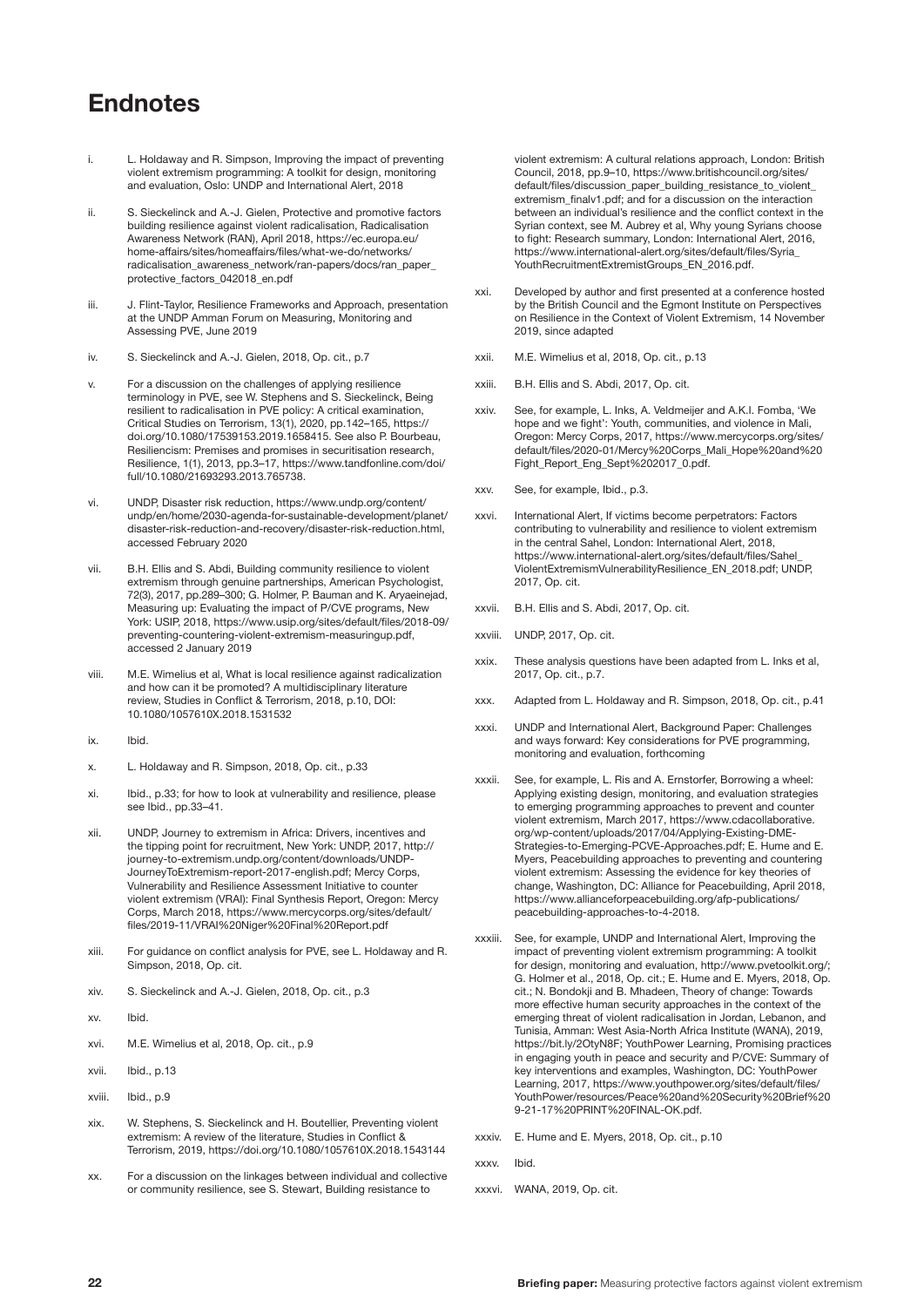xxxvii. See, for example, W. Stephens et al, 2019, Op. cit.; and B.H. Ellis and S. Abdi, 2017, Op. cit., etc.

xxxviii. E. Hume and E. Myers, 2018, Op. cit., p.12

xxxix. Ibid.

- xl. See, for example, UNDP and ARK, Regular Perceptions Survey of Social Tensions throughout Lebanon, Wave VI, August 2019, <https://data2.unhcr.org/en/documents/details/71599>.
- xli. M. Grossman and M. Ungar, Understanding youth resilience to violent extremism: A standardised research measure, Final Research Report, Alfred Deakin Institute for Citizenship and Globalisation, Deakin University, Australia, and The Resilience Research Centre, Dalhousie University, Canada, 2017, [https://](https://static1.squarespace.com/static/5aebdc1dcc8fedda5a5815bb/t/5b20c64d70a6adcf82c304dd/1528874577754/Understanding+Youth+Resilience+to+Violent+Extremism+-+the+BRAVE-14+Standardised+Measure.pdf) [static1.squarespace.com/static/5aebdc1dcc8fedda5a5815bb/t/](https://static1.squarespace.com/static/5aebdc1dcc8fedda5a5815bb/t/5b20c64d70a6adcf82c304dd/1528874577754/Understanding+Youth+Resilience+to+Violent+Extremism+-+the+BRAVE-14+Standardised+Measure.pdf) [5b20c64d70a6adcf82c304dd/1528874577754/Understandi](https://static1.squarespace.com/static/5aebdc1dcc8fedda5a5815bb/t/5b20c64d70a6adcf82c304dd/1528874577754/Understanding+Youth+Resilience+to+Violent+Extremism+-+the+BRAVE-14+Standardised+Measure.pdf) [ng+Youth+Resilience+to+Violent+Extremism+-+the+BRAVE-](https://static1.squarespace.com/static/5aebdc1dcc8fedda5a5815bb/t/5b20c64d70a6adcf82c304dd/1528874577754/Understanding+Youth+Resilience+to+Violent+Extremism+-+the+BRAVE-14+Standardised+Measure.pdf)[14+Standardised+Measure.pdf](https://static1.squarespace.com/static/5aebdc1dcc8fedda5a5815bb/t/5b20c64d70a6adcf82c304dd/1528874577754/Understanding+Youth+Resilience+to+Violent+Extremism+-+the+BRAVE-14+Standardised+Measure.pdf), accessed 19 December 2018

xlii. https://cyrm.resilienceresearch.org/

xliii. For a list of measurement tools, see L. Holdaway and R. Simpson, 2018, Op. cit., pp.109–117; and The Violent Extremism Evaluation Measurement (VEEM) Framework, RAND, [https://www.rand.org/](https://www.rand.org/randeurope/research/projects/violent-extremism-evaluation-measurement-framework-veem.html) [randeurope/research/projects/violent-extremism-evaluation](https://www.rand.org/randeurope/research/projects/violent-extremism-evaluation-measurement-framework-veem.html)[measurement-framework-veem.html](https://www.rand.org/randeurope/research/projects/violent-extremism-evaluation-measurement-framework-veem.html).

- xliv. Preliminary baseline report: Focus groups and interviews conducted during the Preventing Violent Extremism Actions through increased social Cohesion Efforts (PEACE) Project in Tillabéry Region, Niger, May 2020
- xlv. L. Holdaway and R. Simpson, 2018, Op. cit., pp.30–40
- xlvi. M. Grossman et al, Stocktake Research Project: A systematic literature and selected program review on social cohesion, community resilience and violent extremism 2011–2015, Melbourne: Community Resilience Unit, Department of Premier and Cabinet, State Government of Victoria, 2016, [http://vuir.](http://vuir.vu.edu.au/33275/) [vu.edu.au/id/eprint/33275](http://vuir.vu.edu.au/33275/), accessed 2 January 2019
- xlvii. L. Holdaway and R. Simpson, 2018, Op. cit.
- xlviii. Ibid.; I. Slavova and M. Al Masri, More resilient, still vulnerable: Taking stock of prevention of violent extremism programming with youth in Tripoli, Lebanon, London: International Alert, 2018, https://www.international-alert.org/publications/prevention-ofviolent-extremism-programming-youth-tripoli-lebanon, accessed 2 November 2018